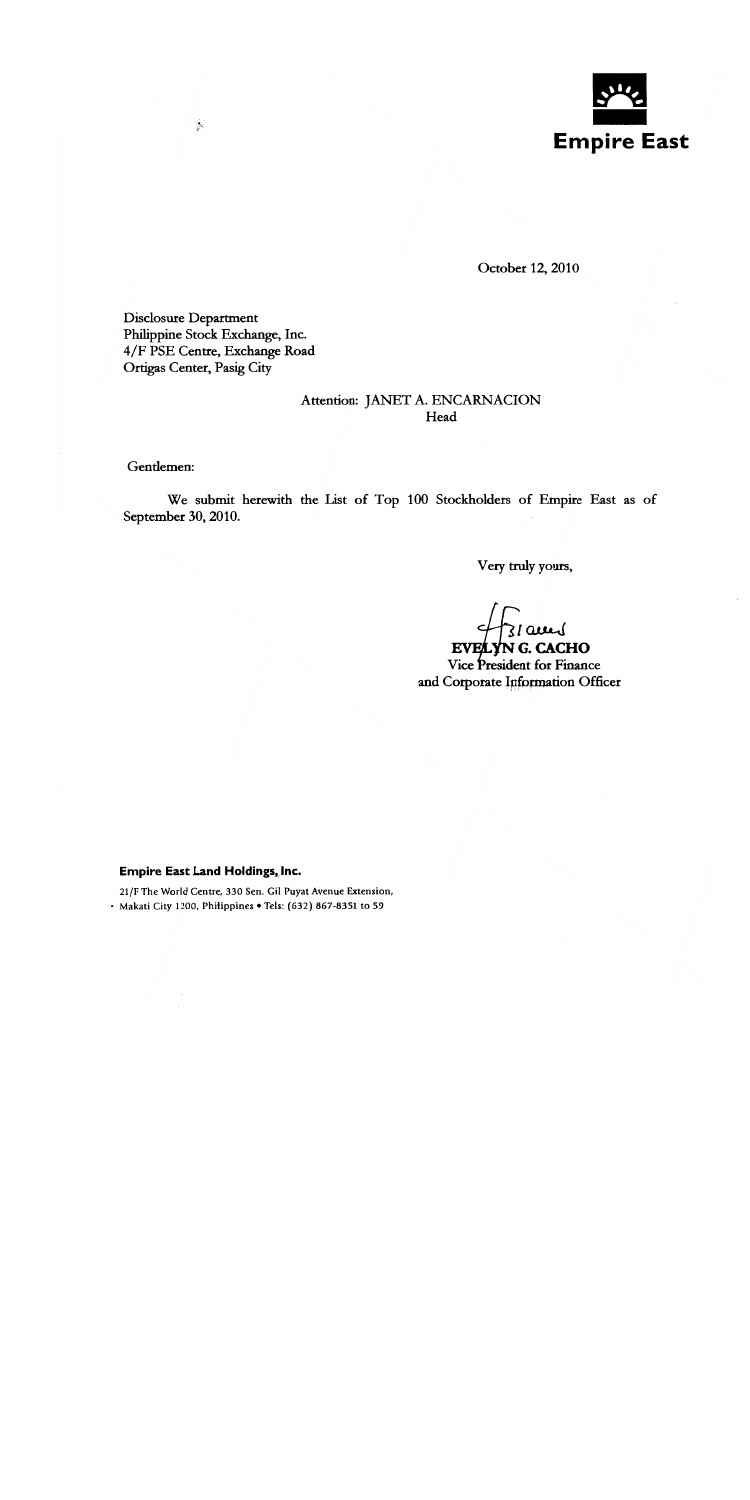## COMPANY NAME : EMPIRE EAST LAND HOLDINGS, INC.

Page 1

LIST OF TOP 100 STOCKHOLDERS As Of September 30, 2010

|                       | STOCKHOLDER'S NAME                                                   | OUTSTANDING &<br><b>I SSUED SHARES</b><br>(FULLY PAID) |                  | OUTSTANDING &<br>I SSUED SHARES<br>(PARTI ALLY PAID) | TOTAL<br><b>HOLDINGS</b><br>(SUBSCRIBED) | PERCENTAGE<br>T0<br><b>TOTAL</b> |
|-----------------------|----------------------------------------------------------------------|--------------------------------------------------------|------------------|------------------------------------------------------|------------------------------------------|----------------------------------|
| NATI ONALI TY         | ADDRESS                                                              |                                                        |                  |                                                      |                                          |                                  |
| MEGAWORLD CORPORATION |                                                                      |                                                        | 5, 022, 770, 249 | $\Omega$                                             | 5, 022, 770, 249                         | 47.284                           |
| <b>FILIPINO</b>       | 28/F THE WORLD CENTRE 330 SEN. GIL PUYAT                             |                                                        |                  |                                                      |                                          |                                  |
|                       | AVE., MAKATI CITY<br>PCD NOMINEE CORPORATION (FILIPINO)              |                                                        | 2, 484, 308, 650 | $\Omega$                                             | 2, 484, 308, 650                         | 23.387                           |
| <b>FILIPINO</b>       | 37/F TOWER I, THE ENTERPRISE CENTER,                                 | 6766                                                   |                  |                                                      |                                          |                                  |
|                       | AYALA AVE. COR. PASEO DE ROXAS,<br>CALYPSO MANAGEMENT WORLDWIDE S.A. |                                                        | 1, 205, 107, 484 | $\Omega$                                             | 1, 205, 107, 484                         | 11.345                           |
| BRITISH VIRG          | 28/F THE WORLD CENTRE 330 SEN. GIL PUYAT                             |                                                        |                  |                                                      |                                          |                                  |
| FIRST CENTRO INC.     | AVE. MAKATI CITY 1226                                                |                                                        | 1, 002, 394, 500 | $\Omega$                                             | 1, 002, 394, 500                         | 9.437                            |
| <b>FILIPINO</b>       | 28/F THE WORLD CENTER 330 SEN GIL PUYAT                              |                                                        |                  |                                                      |                                          |                                  |
|                       | AVE MAKATI CITY<br>PCD NOMINEE CORPORATION (NON-FILIPINO)            |                                                        | 207, 050, 720    | 0                                                    | 207, 050, 720                            | 1.949                            |
| NON-FILIPINO          | 37/F TOWER I, THE ENTERPRISE CENTER,                                 | 6766                                                   |                  |                                                      |                                          |                                  |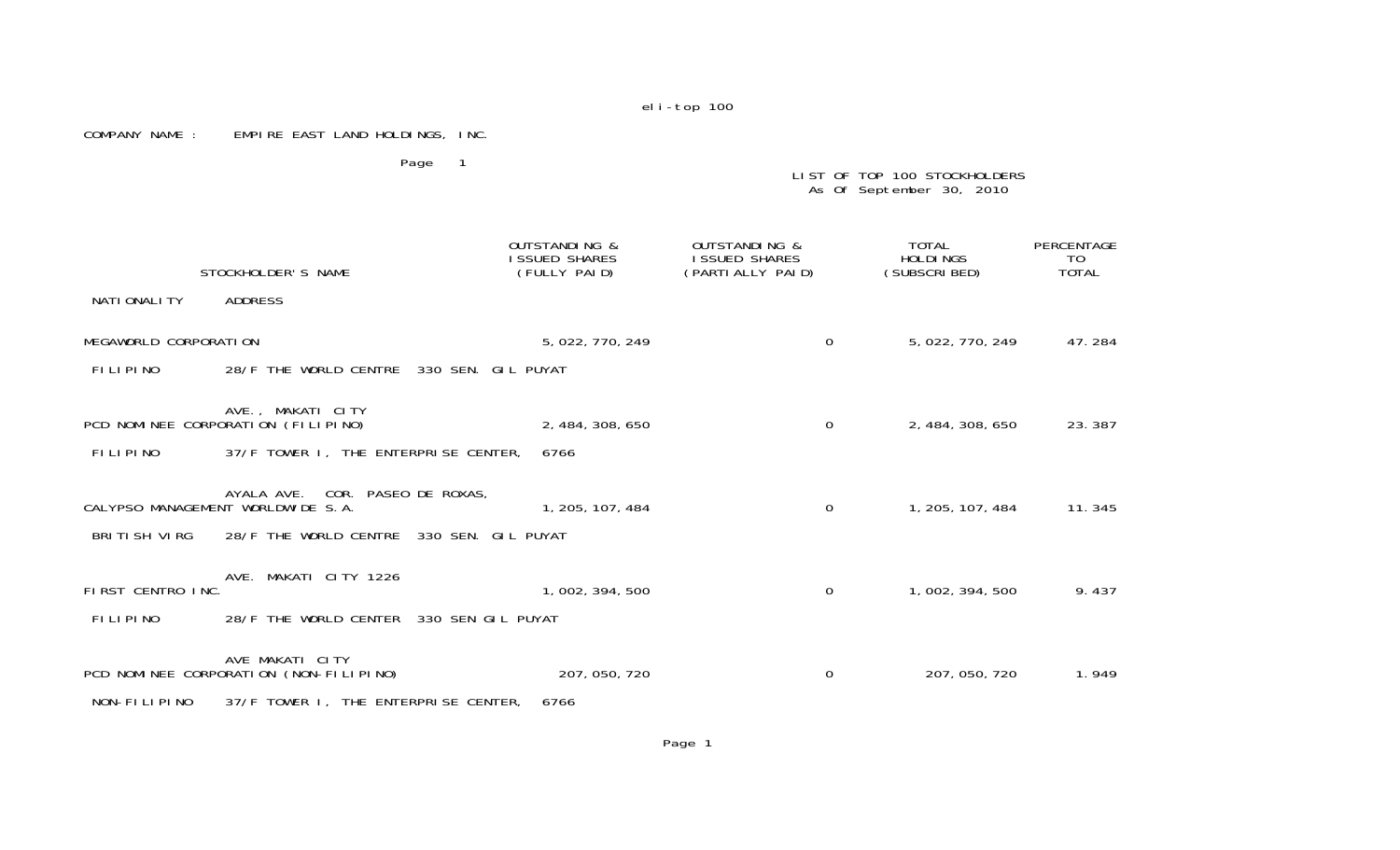| THE ANDRESONS GROUP INC.        | AYALA AVE. COR. PASEO DE ROXAS,           | 138, 133, 820 | 0              | 138, 133, 820 | 1.300 |
|---------------------------------|-------------------------------------------|---------------|----------------|---------------|-------|
| <b>FILIPINO</b>                 | 28/F THE WORLD CENTER 330 SEN GIL PUYAT   |               |                |               |       |
| EMPIRE EAST LAND HOLDINGS, INC. | AVE MAKATI CITY                           | 127, 256, 071 | $\mathbf 0$    | 127, 256, 071 | 1.198 |
| <b>FILIPINO</b>                 | 21/F, THE WORLD CENTRE BUILDING 330 SEN.  |               |                |               |       |
| ANDREW LIM<br><b>TAN</b>        | GIL PUYAT AVE., MAKATI CITY               | 24, 277, 776  | $\mathbf 0$    | 24, 277, 776  | 0.229 |
| <b>FILIPINO</b>                 | 28/F THE WORLD CENTER 330 SEN GIL PUYAT   |               |                |               |       |
| CONRADO CHUA SR.                | AVE MAKATI CITY                           | 19, 780, 000  | $\overline{0}$ | 19, 780, 000  | 0.186 |
| <b>FILIPINO</b>                 | 28 SANTIAGO ST., SAN FRANCISCO DEL MONTE, |               |                |               |       |
| BASILIO BARRETTO                | QUEZON CITY                               | 16, 704, 900  | $\mathbf 0$    | 16, 704, 900  | 0.157 |
| <b>FILIPINO</b>                 | #61 ROOSEVELT STREET NORTH GREENHILLS,    |               |                |               |       |
| SIMON LEE SUI HEE               | <b>SAN JUAN</b>                           | 16, 685, 206  | $\Omega$       | 16, 685, 206  | 0.157 |
| <b>AUSTRALI AN</b>              | 78 THE AVENUE; NEDLANDS 6009 WESTERN,     |               |                |               |       |
| RAMON UY ONG                    | <b>AUSTRALIA</b>                          | 14, 950, 000  | $\mathbf{O}$   | 14, 950, 000  | 0.141 |
| <b>FILIPINO</b>                 | #9 NAVARRO STREET CORINTHIAN GARDENS      |               |                |               |       |
|                                 | QUEZON CITY                               |               |                |               |       |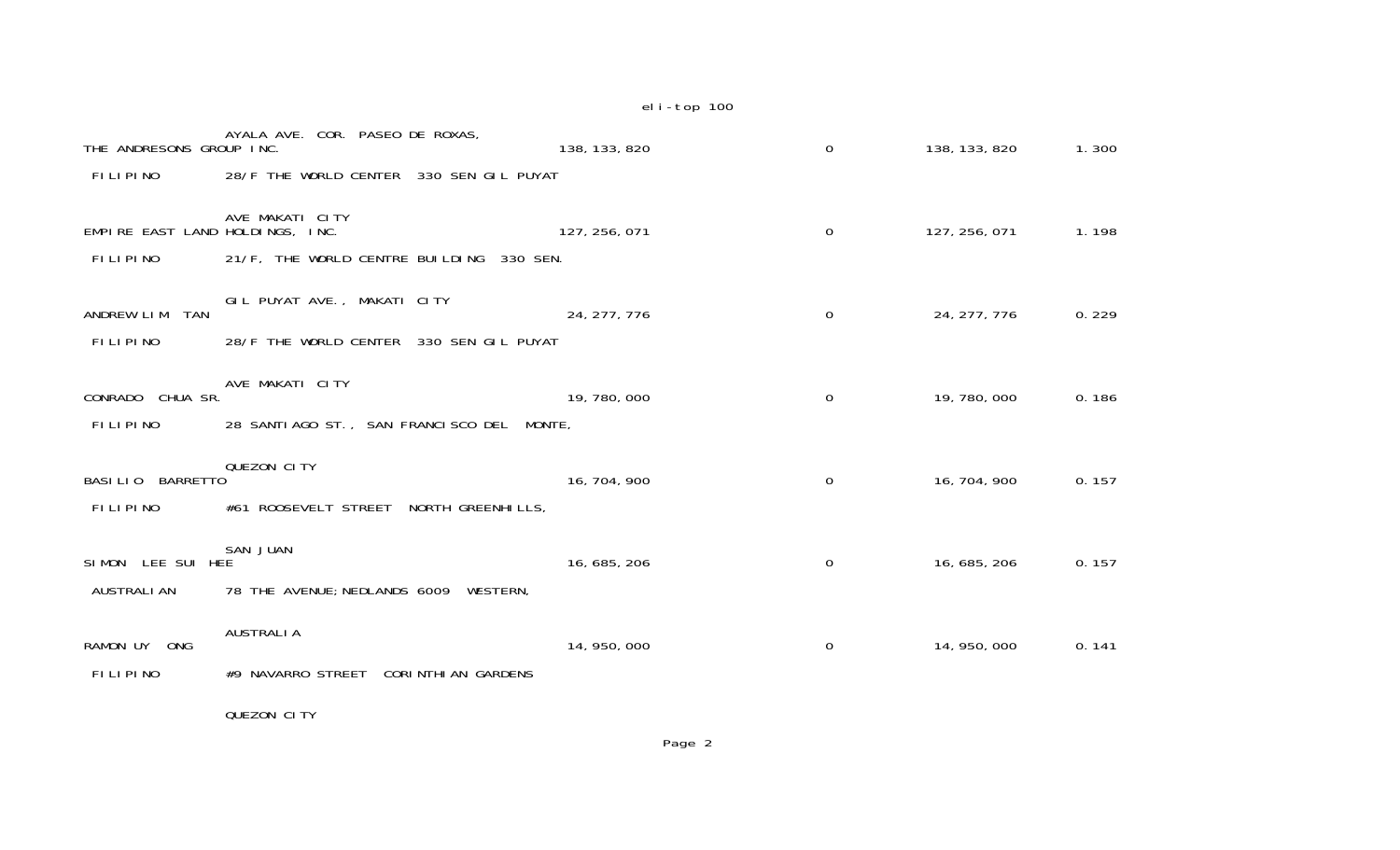| ANA GO &/OR GO KIM PA                    |                                                                                       | eli-top 100<br>11,000,000 | $\mathbf 0$ | 11,000,000   | 0.104 |
|------------------------------------------|---------------------------------------------------------------------------------------|---------------------------|-------------|--------------|-------|
| <b>FILIPINO</b>                          | 4/F GOITI BLDG. #15 MUELLE DE BANCO                                                   |                           |             |              |       |
| LUCIO W. YAN                             | NACIONAL, PLAZA LACSON, STA. CRUZ MANILA                                              | 10, 350, 000              | 0           | 10, 350, 000 | 0.097 |
| FILIPINO                                 | 537 LAFAYETTE STREET GREENHILLS EAST,                                                 |                           |             |              |       |
| CONRADO CHUA SR.                         | MANDALUYONG                                                                           | 7, 475, 000               | 0           | 7, 475, 000  | 0.070 |
| FILIPINO                                 | NO. 28 SANTIAGO STREET<br>SFDM, QUEZON CITY<br>SAMUEL CHUA NG &/OR JOCELYN NGO NG ITF | 7,015,000                 | 0           | 7,015,000    | 0.066 |
| <b>FILIPINO</b><br>UNION PROPERTIES INC. | 809 ONGPIN ST., STA. CRUZ MANILA 1003                                                 | 6, 157, 808               | $\Omega$    | 6, 157, 808  | 0.058 |
| <b>FILIPINO</b>                          | 6/F SSS MAKATI BUILDING AYALA AVE.<br>COR.                                            |                           |             |              |       |
|                                          | HERRERA STS. MAKATI CITY                                                              |                           |             |              |       |
| LILY L. TAN                              |                                                                                       | 5, 646, 500               | $\Omega$    | 5, 646, 500  | 0.053 |
| FILIPINO                                 | UNIT 37 INTERSTATE TOWN HOMES 21-C                                                    |                           |             |              |       |
|                                          | BENITEZ ST., CUBAO, Q.C.<br>ALBERTO MENDOZA AND/OR JEANIE C.                          | 4, 444, 106               | $\Omega$    | 4, 444, 106  | 0.042 |
| FILIPINO<br>EVANGELINE R. ABDULLAH       | #1145 AGUILAR ST., TONDO, MANILA                                                      | 4, 324, 000               | 0           | 4, 324, 000  | 0.041 |
| <b>FILIPINO</b><br>YE SE SZE             | 3 HARVARD ROAD, FORBES PARK<br>MAKATI CITY                                            | 4, 324, 000               | 0           | 4, 324, 000  | 0.041 |
| FILIPINO<br>VALENTIN T. KHOE             | 1933 A. DE LAS ALAS ST., STA. ANA, MANILA                                             | 4, 207, 434               | 0           | 4, 207, 434  | 0.040 |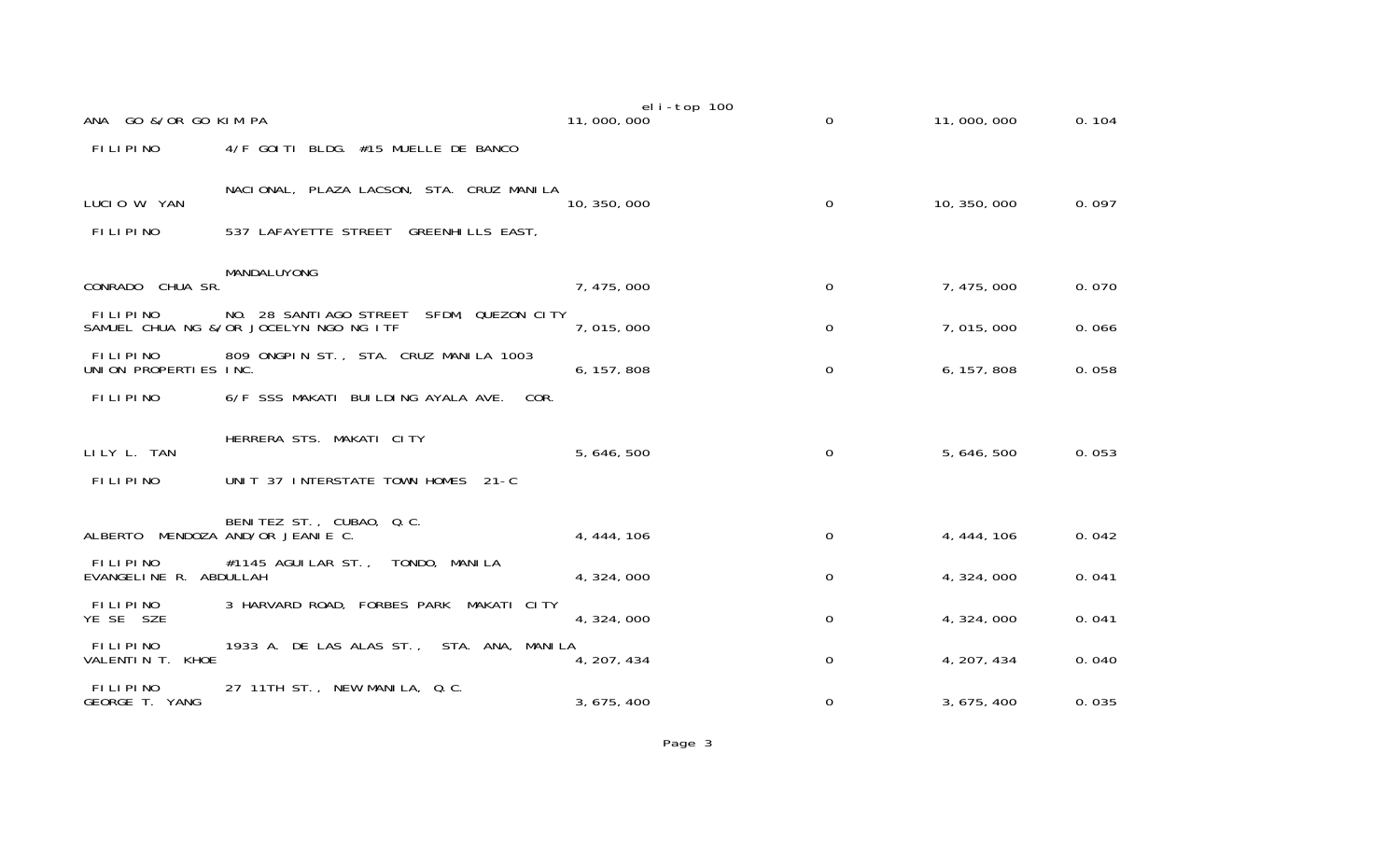| FILIPINO                                    | 17/F CITIBANK BLDG. PASEO DE ROXAS MAKATI                                  | $C_{11}$ - $C_{12}$ $C_{13}$ |              |             |       |
|---------------------------------------------|----------------------------------------------------------------------------|------------------------------|--------------|-------------|-------|
| HUA<br>ZHENG CHANG<br><b>CHI NESE</b>       | METRO MANILA<br>RM. 608 BINONDO PLAZA #850 ALVARADO ST.,                   | 3, 220, 000                  | $\Omega$     | 3, 220, 000 | 0.030 |
| TIONG C. ROSARIO<br><b>FILIPINO</b>         | BI NONDO MANI LA<br>TR MERCANTILE, UNIT 1704 EAST TOWER,<br><b>PSE</b>     | 3, 138, 791                  | $\mathbf{O}$ | 3, 138, 791 | 0.030 |
| MAXIMINO S. UY &/OR LIM HUE HUA<br>FILIPINO | CENTER ORTIGAS, PASIG CITY<br>6TH FLR. CEDAR EXECUTIVE BLDG.<br>TIMOG AVE. | 3, 105, 000                  | 0            | 3, 105, 000 | 0.029 |
| CAI ZHI QIANG<br><b>CHI NESE</b>            | Q. C. 1100<br>288 ESCOLTA TWIN TOWER, ESCOLTA ST. STA.                     | 3,000,000                    | 0            | 3,000,000   | 0.028 |
| TRANS-ASIA SECURITIES, INC.<br>FILIPINO     | CRUZ, MANILA<br>RM. 601-S STATE CENTER 333 JUAN LUNA ST.                   | 3,000,000                    | 0            | 3,000,000   | 0.028 |
| LUISA CO LI                                 | BI NONDO, MANI LA                                                          | 2, 902, 908                  | 0            | 2, 902, 908 | 0.027 |
| <b>FILIPINO</b><br>CARLOS D. APOSTOL        | 627 MADRID ST., BINONDO M A N I L A                                        | 2,875,000                    | $\Omega$     | 2, 875, 000 | 0.027 |
| FILIPINO<br>EDWARD N. CHEOK                 | 2327 MACOPA, DASMARINAS<br>MAKATI CITY                                     | 2, 875, 000                  | 0            | 2, 875, 000 | 0.027 |
| FILIPINO                                    | RM. 1005 FAR EAST BANK BLDG.,<br>560 QUINTIN                               |                              |              |             |       |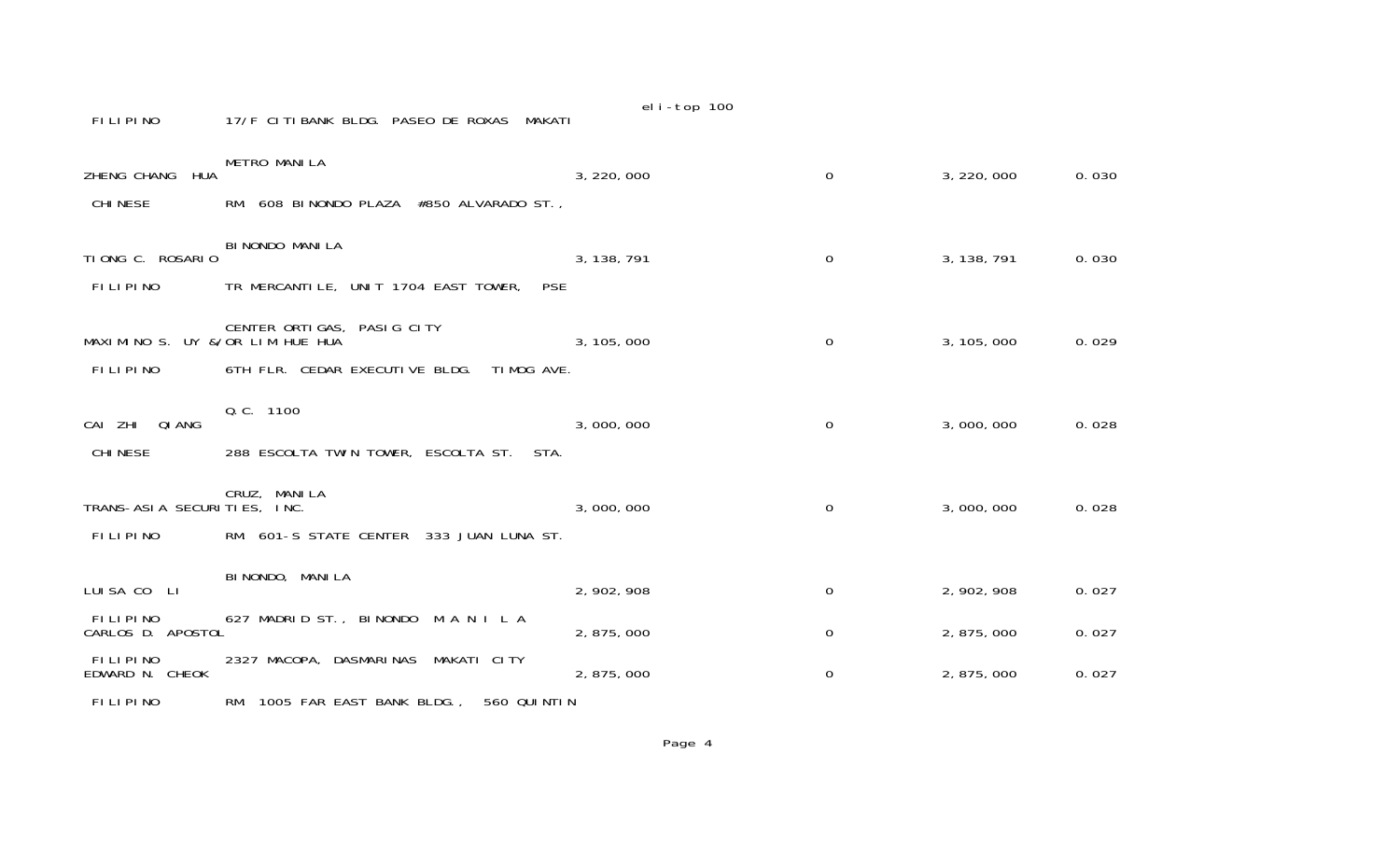| ABOITIZ EQUITY VENTURES INC.<br>FILIPINO    | PAREDES ST., BI NONDO MANILA<br>110 LEGASPI ST., LEGASPI VILL.<br>MAKATI                         | 2, 813, 843 | $\mathbf 0$ | 2, 813, 843 | 0.026 |
|---------------------------------------------|--------------------------------------------------------------------------------------------------|-------------|-------------|-------------|-------|
| <b>FILIPINO</b>                             | <b>CITY</b><br>WILSON CHUA AND/OR BECKY QUE CHUA<br>42-B FLORENTINO STREET<br>STA. MESA HEIGHTS, | 2, 645, 000 | $\mathbf 0$ | 2, 645, 000 | 0.025 |
| YU<br>CAROLINA ONG                          | QUEZON CITY                                                                                      | 2, 415, 000 | $\mathbf 0$ | 2, 415, 000 | 0.023 |
| FILIPINO<br>MAXIMINO S. UY                  | 931 SCHUYLER ST.,<br>MANDALUYONG CITY                                                            | 2, 357, 500 | $\Omega$    | 2, 357, 500 | 0.022 |
| <b>FILIPINO</b>                             | 6TH FLR. CEDAR EXECUTIVE BLDG.<br>TIMOG AVE.                                                     |             |             |             |       |
| ABOITIZ & COMPANY<br><b>FILIPINO</b>        | Q. C. 1100<br>2/F ABOITIZ BUILDING 110 LEGASPI ST.,                                              | 2, 314, 421 | 0           | 2, 314, 421 | 0.022 |
| WILLIAM HOW                                 | MAKATI CITY                                                                                      | 2,300,000   | $\mathbf 0$ | 2,300,000   | 0.022 |
| <b>FILIPINO</b><br>SAN-TEH A.K.A. DANIE LAI | 5 JOYA ST., CORINTHIAN GARDENS<br>QUEZON<br>CI TY                                                | 2, 129, 800 | $\mathbf 0$ | 2, 129, 800 | 0.020 |
| <b>TAI WANESE</b>                           | 3A GOLDLAND TWR, 10 EISENHOWEER ST.,                                                             |             |             |             |       |
| SUSANO SEE<br>YU.                           | <b>GREENHILLS SAN JUAN</b>                                                                       | 2, 116, 000 | 0           | 2, 116, 000 | 0.020 |
| <b>FILIPINO</b>                             | #11 DAMPOL STREET<br>DAMAR VILLAGE, QUEZON                                                       |             |             |             |       |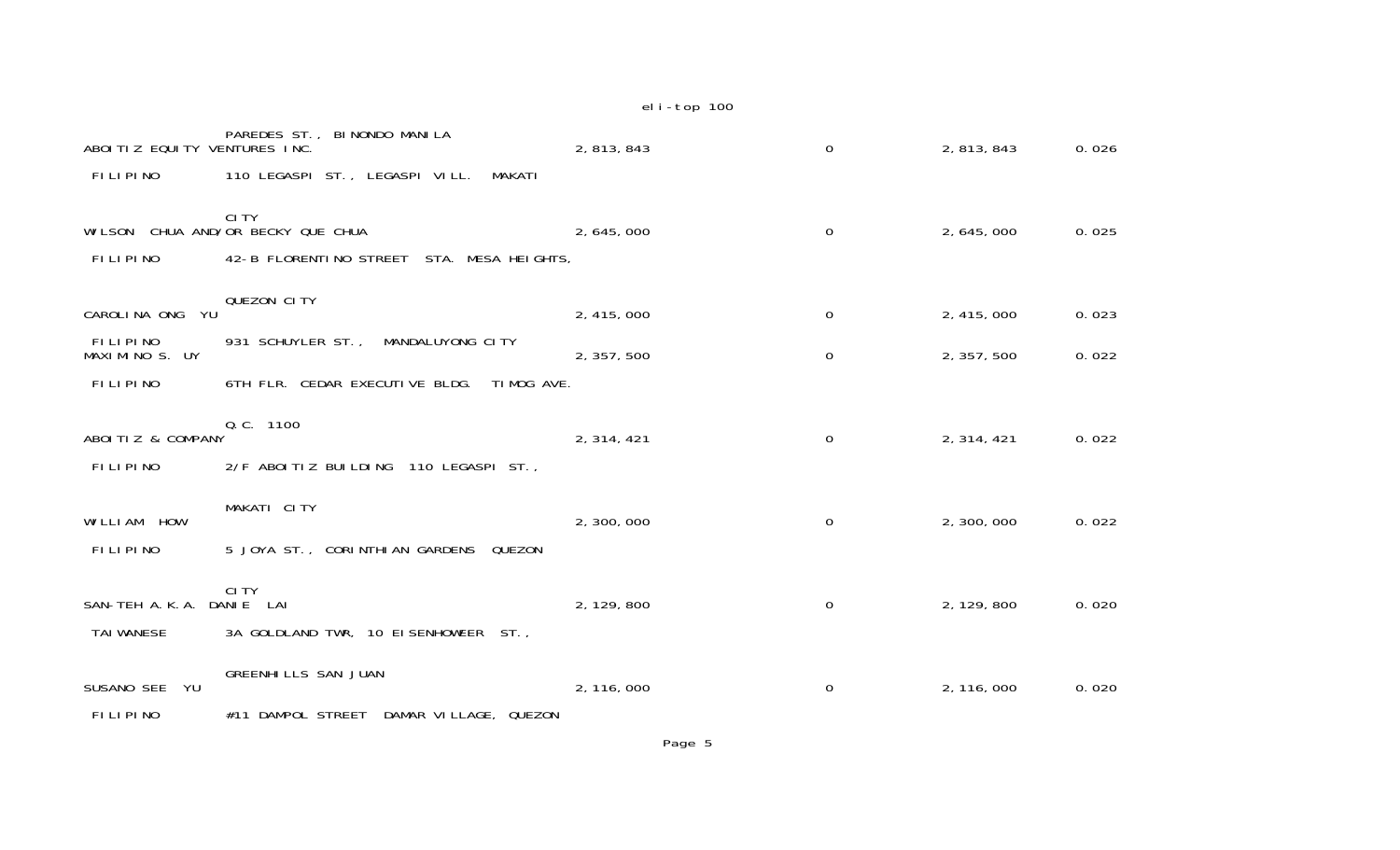| FILIPINO LOAN ASSISTANCE GROUP          | CI TY                                           | 1, 906, 320 | 0              | 1, 906, 320 | 0.018 |
|-----------------------------------------|-------------------------------------------------|-------------|----------------|-------------|-------|
| FILIPINO                                | C/O JOSE LEE UNIT II 24K MANSIONS<br>#45        |             |                |             |       |
| LUCIANO H. TAN                          | TI MOG AVENUE                                   | 1, 901, 354 | 0              | 1, 901, 354 | 0.018 |
| FILIPINO<br>MELCHOR DANTE SANTOS SANTOS | 1043 JUAN LUNA ST., TONDO, MANILA 1013          | 1,830,000   | $\mathbf 0$    | 1,830,000   | 0.017 |
| FILIPINO                                | 21 TIRAD PASS ST. AYALA HEIGHTS,<br>QUEZON      |             |                |             |       |
| CHAK CHING<br><b>CHAN</b><br>FILIPINO   | CI TY<br>1539 DOROTEO JOSE STREET<br>STA. CRUZ, | 1,759,500   | 0              | 1, 759, 500 | 0.017 |
| JOSE S. BANGAYAN AND/OR RAQUEL T.       | <b>MANILA</b>                                   | 1,733,050   | $\overline{0}$ | 1, 733, 050 | 0.016 |
| <b>FILIPINO</b><br>BANGAYAN             | STA. MARIA, CLIMACO COMP.<br>ZAMBOANGA CITY     |             |                |             |       |
| ANTONIO ABRERA                          | 7000                                            | 1,725,000   | 0              | 1,725,000   | 0.016 |
| <b>FILIPINO</b>                         | INFOMAN, GROUND FLR. MJL BLDG.<br>1175          |             |                |             |       |
| CHIN HSIANG WANG                        | PASONG TAMO MAKATI CITY                         | 1,725,000   | 0              | 1,725,000   | 0.016 |
| <b>TAI WANESE</b><br>PABLO N. PUA       | 422 QUIRINO HIGHWAY<br>QUEZON CITY              | 1,725,000   | 0              | 1,725,000   | 0.016 |
| FILIPINO                                | RM. 803 CHINATOWN STEEL TOWER ASUNCION          |             |                |             |       |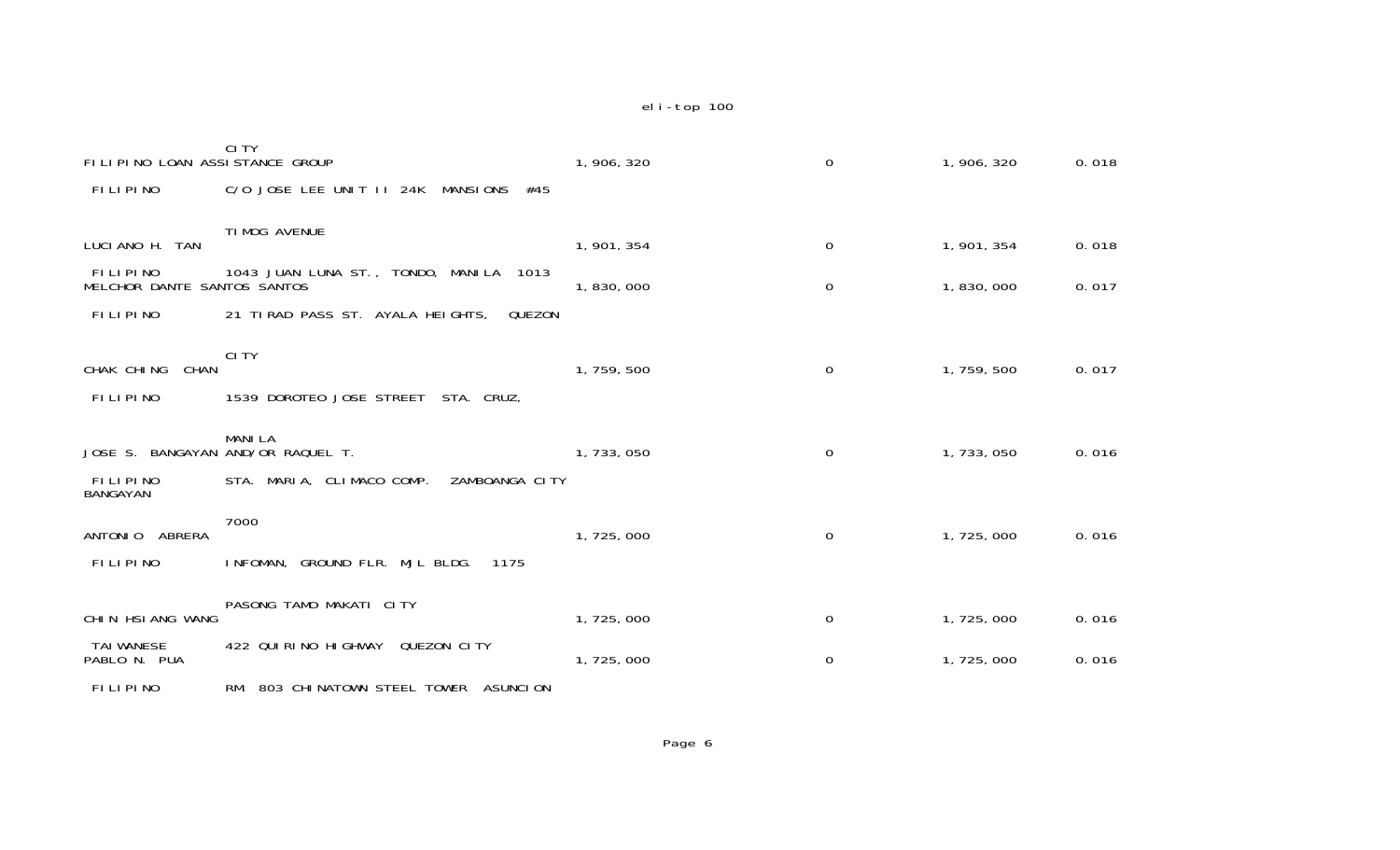|                                           |                                                               | eli-top 100 |                     |             |       |
|-------------------------------------------|---------------------------------------------------------------|-------------|---------------------|-------------|-------|
| FIRST ABACUS FINANCIAL HOLDINGS           | ST., BINONDO MANILA                                           | 1,650,000   | $\Omega$            | 1,650,000   | 0.016 |
| FILIPINO<br><b>CORPORATION</b>            | UNIT E-3001, PSE CENTRE EXCHANGE ROAD,                        |             |                     |             |       |
| PACITA DY GIN                             | ORTI GAS COMPLEX<br><b>CHAN</b>                               | 1, 644, 500 | 0                   | 1, 644, 500 | 0.015 |
| <b>FILIPINO</b>                           | 500 PINA AVENUE,<br>UNIT 34 PINA TOWNHOUSE                    |             |                     |             |       |
| FRANCISCO L. BENEDICTO<br><b>FILIPINO</b> | STA. MESA MANILA<br>B. BENEDICTO & SONS COMPANY<br>$99 - 101$ | 1,610,000   | 0                   | 1,610,000   | 0.015 |
|                                           |                                                               |             |                     |             |       |
| LAWRENCE                                  | PLARIDEL STREET CEBU CITY 6000<br>MENDOZA AND/OR ALBERTO      | 1,583,320   | 0                   | 1,583,320   | 0.015 |
| FILIPINO<br>LEONCIO TAN<br>TIU            | 1145 AGUI LAR ST. MANI LA                                     | 1, 495, 000 | $\mathbf 0$         | 1, 495, 000 | 0.014 |
| FILIPINO<br>UNION BANK OF THE PHILS.      | 522 NUEVA STREET<br>BI NONDO, MANI LA                         | 1, 437, 730 | 0                   | 1, 437, 730 | 0.014 |
| <b>FILIPINO</b><br>ERRAMON I. ABOITIZ     | SSS MAKATI BUILDING AYALA AVENUE, MAKATI                      | 1, 418, 354 | $\mathsf{O}\xspace$ | 1, 418, 354 | 0.013 |
| <b>FILIPINO</b>                           | 110 LEGASPI ST., LEGASPI VILL.<br>MAKATI                      |             |                     |             |       |
| UNITED LIFE ASSURANCE CORP.               | <b>CITY</b>                                                   | 1, 405, 300 | 0                   | 1, 405, 300 | 0.013 |
| <b>FILIPINO</b>                           | 6/F FEDERAL TOWER BLDG.<br>DASMARINAS ST.                     |             |                     |             |       |
| MANUEL                                    | COR.<br>LOPEZ AND/OR MA. TERESA LOPEZ                         | 1,380,638   | 0                   | 1,380,638   | 0.013 |
| FILIPINO                                  | 841 HARVARD ST., WACK-WACK                                    |             |                     |             |       |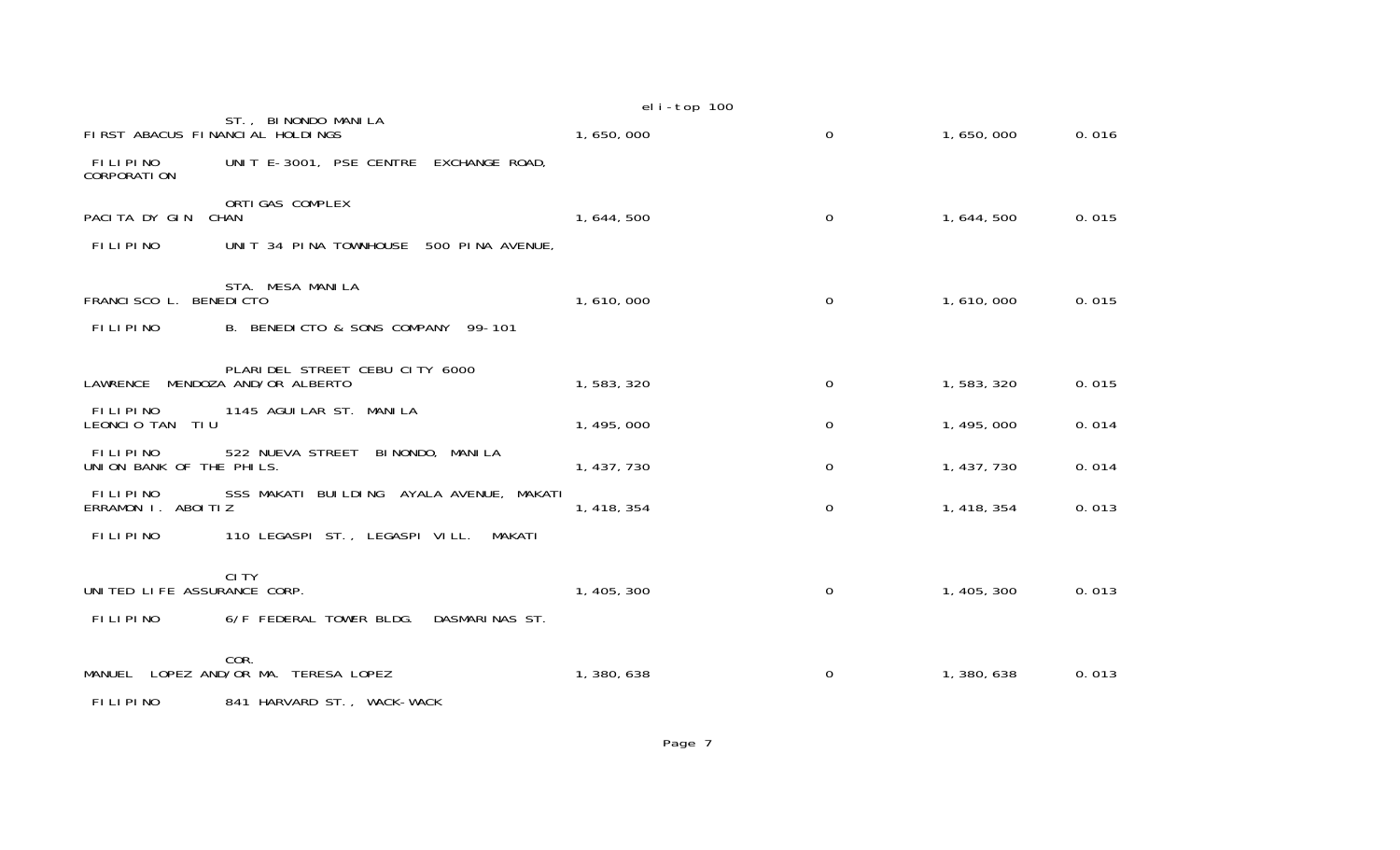| LUIS ANG AND/OR LISA ANG                   | VI LLAGE, MANDALUYONG CITY                                | 1, 312, 150 | $\Omega$ | 1, 312, 150 | 0.012 |
|--------------------------------------------|-----------------------------------------------------------|-------------|----------|-------------|-------|
| FILIPINO                                   | 1333 CABALLERO ST. DASMARINAS<br>VI LLAGE,                |             |          |             |       |
| EDAN CORPORATION                           | MAKATI CITY                                               | 1, 277, 972 | $\Omega$ | 1, 277, 972 | 0.012 |
| <b>FILIPINO</b>                            | 562 HOLY CROSS STREET<br>BO. GREENHILLS,                  |             |          |             |       |
| GUEVENT INDUSTRIAL DEV. CORP.              | MANDALUYONG                                               | 1, 271, 164 | 0        | 1, 271, 164 | 0.012 |
| <b>FILIPINO</b><br><b>WU JEN KOK</b>       | 49 LIBERTAD ST., MANDALUYONG                              | 1, 265, 000 | 0        | 1, 265, 000 | 0.012 |
| <b>FILIPINO</b><br>ABOITIZ & COMPANY, INC. | 448-B PINA AVENUE STA. MESA, MANILA                       | 1, 189, 100 | $\Omega$ | 1, 189, 100 | 0.011 |
| FILIPINO<br>ABOITIZ EQUITY & VENTURES      | CEBU CITY 6000<br>P.O. BOX 65                             | 1, 189, 100 | 0        | 1, 189, 100 | 0.011 |
| FILIPINO<br><b>CONSTANTI NO</b>            | P.O. BOX 65<br>CEBU CITY 6000<br>CHUA AND/OR WI LLI NGTON | 1, 150, 000 | 0        | 1, 150, 000 | 0.011 |
| FILIPINO<br>AND/OR GEORGE WY               | RM. 307 WELLINGTON BLDG.,<br>ORIENTE ST.,                 |             |          |             |       |
| SISO M. LAO                                | BI NONDO, MANI LA                                         | 1, 150, 000 | $\Omega$ | 1, 150, 000 | 0.011 |
| FILIPINO<br>ROSA ALEXANDRA                 | UNIT B2154 ALMEDA STREET<br>TONDO, MANILA<br>UY           | 1, 150, 000 | 0        | 1, 150, 000 | 0.011 |
| <b>FILIPINO</b><br>ROBERT C. TAN           | #6 MOLAVE ST., FORBES PARK<br>MAKATI CITY                 | 1,094,662   | $\Omega$ | 1,094,662   | 0.010 |
| <b>FILIPINO</b><br>ANA L. GO               | MARIA LUISA PARK, BANILAD<br>CEBU CITY 6000               | 1,092,500   | 0        | 1,092,500   | 0.010 |
|                                            |                                                           |             |          |             |       |

FILIPINO #23 ORCHID ST., BAYVIEW GARDEN HOMES I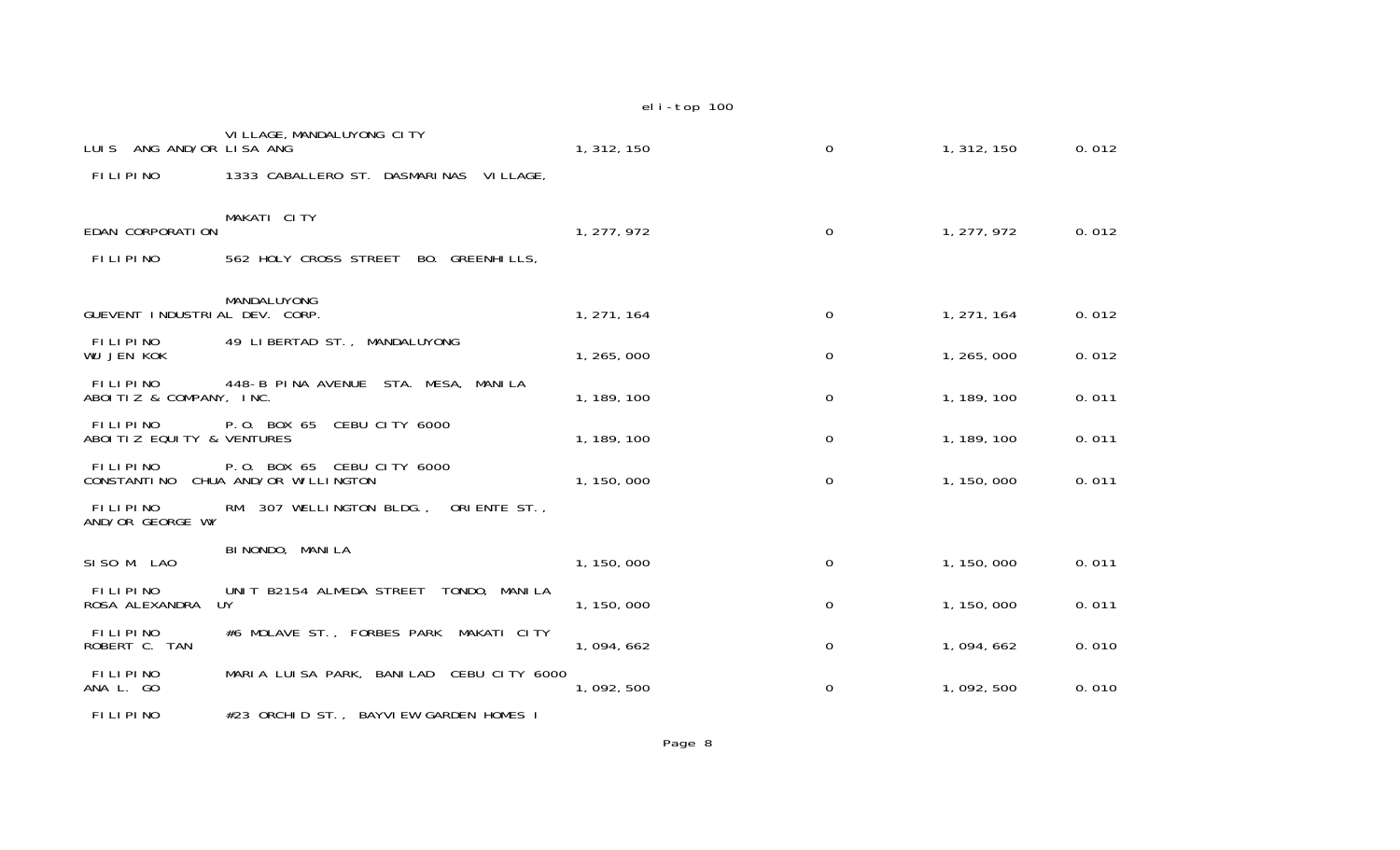| WILLINGTON W. CHUA                  | ROXAS BLVD., TAMBO PARANAQUE                        | 1,035,000 | $\mathbf 0$         | 1,035,000 | 0.010 |
|-------------------------------------|-----------------------------------------------------|-----------|---------------------|-----------|-------|
| <b>FILIPINO</b>                     | 307 WELLINGTON BLDG.<br>ORIENTE ST.<br>RM.          |           |                     |           |       |
| SALLY T. GO                         | BI NONDO MANI LA                                    | 1,035,000 | $\mathbf 0$         | 1,035,000 | 0.010 |
| FILIPINO                            | #1010 BASILAN, INSULAR VILL. II<br>DAVAO CITY       |           |                     |           |       |
| <b>HUBERT</b><br>LI M               | 8000                                                | 1,035,000 | 0                   | 1,035,000 | 0.010 |
| <b>FILIPINO</b>                     | 44 DON VICENTE MADRIGAL AVENUE<br><b>CORINTHIAN</b> |           |                     |           |       |
| SAMUEL NG                           | GARDEN, QUEZON CITY                                 | 1,035,000 | $\mathsf{O}\xspace$ | 1,035,000 | 0.010 |
| FILIPINO                            | 54 FELIX MANALO STREET<br>SAN JUAN, METRO           |           |                     |           |       |
| JULIE WONG<br><b>PUA</b>            | <b>MANILA</b>                                       | 1,035,000 | $\mathbf 0$         | 1,035,000 | 0.010 |
| FILIPINO                            | MANLAR RICE MILL MABINI, SANTIAGO CITY              |           |                     |           |       |
| FLORA B. CHUA                       | 3311                                                | 1,028,972 | $\mathbf 0$         | 1,028,972 | 0.010 |
| FILIPINO                            | #35 DON V. MADRIGAL AVENUE<br><b>CORINTHIAN</b>     |           |                     |           |       |
| <b>BENEDICTO</b><br>EMI LY          | GARDENS, QUEZON CITY                                | 1,000,000 | $\mathbf 0$         | 1,000,000 | 0.009 |
| <b>FILIPINO</b><br>WINSTON S.<br>CO | 101 PLARIDEL STREET<br>CEBU CITY 6000               | 998, 707  | $\mathbf 0$         | 998, 707  | 0.009 |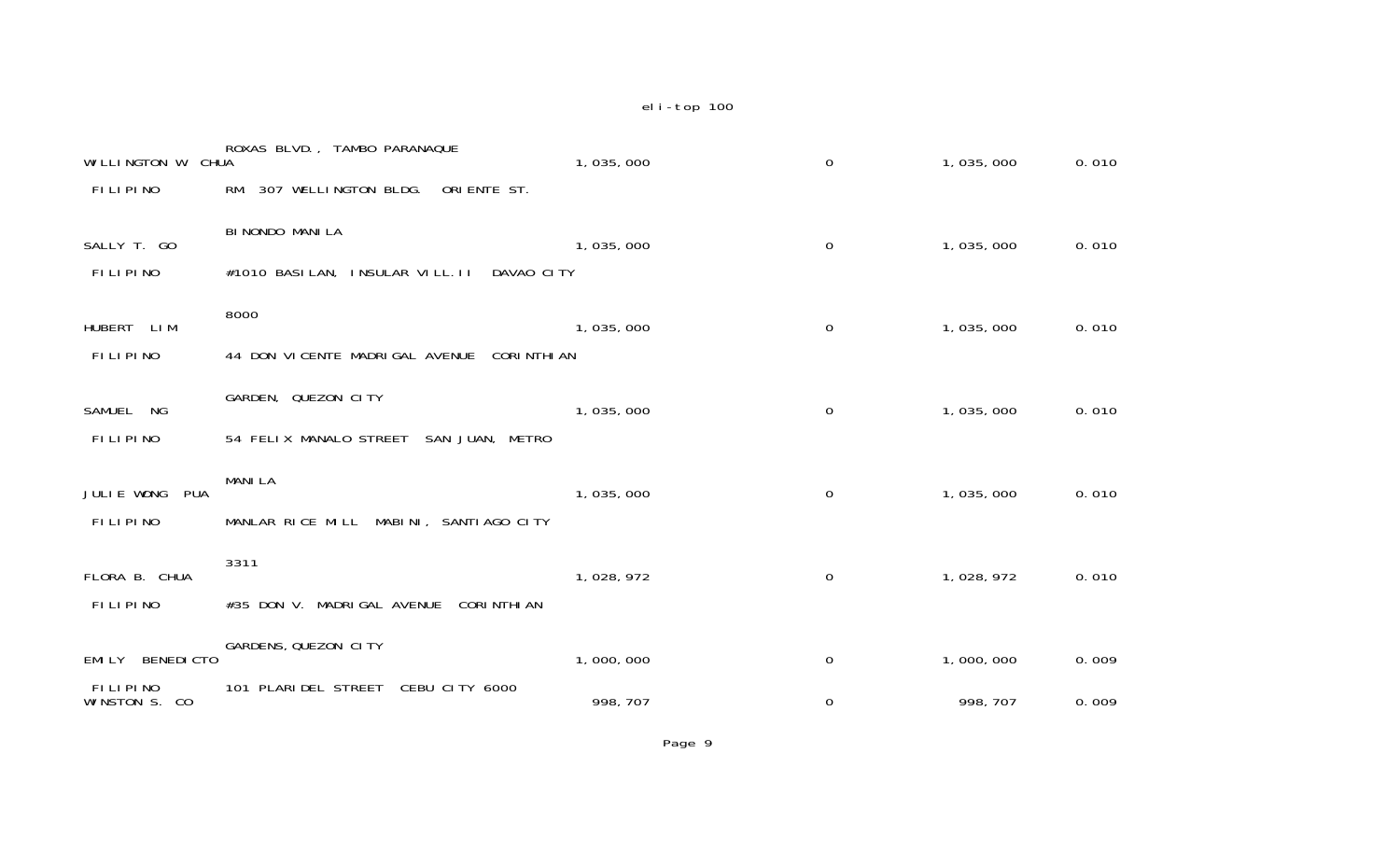CHINESE 23 LOPEZ JUANA STREET AYALA HEIGHTS,

| JULIET U. BANGAYAN                        | QUEZON CITY                               | 920,000  | $\mathbf 0$ | 920,000  | 0.009 |
|-------------------------------------------|-------------------------------------------|----------|-------------|----------|-------|
| <b>FILIPINO</b>                           | 395 COLUMBIA ST., GREENHILLS EAST,        |          |             |          |       |
| CARMELINO O. DIONIDO                      | MANDALUYONG CITY                          | 909, 121 | $\mathbf 0$ | 909, 121 | 0.009 |
| FILIPINO                                  | #2948-A PI LAR ST.<br>TONDO, MANILA       |          |             |          |       |
| LEE CHUNG<br><b>CUA</b><br><b>CHINESE</b> | RM 409 NO. 842 ALVARADO ST.<br>BI NONDO,  | 908, 500 | $\mathbf 0$ | 908, 500 | 0.009 |
|                                           | <b>MANILA</b>                             |          |             |          |       |
| FLORA NG SIU KHENG                        |                                           | 864, 800 | 0           | 864, 800 | 0.008 |
| FILIPINO                                  | 23 CAMBRIDGE CIRCLE, NORTH FORBES PARK    |          |             |          |       |
| OOI POAY LUM                              | MAKATI CITY                               | 864, 800 | $\mathbf 0$ | 864, 800 | 0.008 |
| <b>MALAYSIAN</b>                          | NO. 58 TAMAN JESSELTON 10450 PENANG,      |          |             |          |       |
| VI CTORI ANO<br>SY SR.                    | <b>MALAYSIA</b>                           | 849, 122 | 0           | 849, 122 | 0.008 |
| FILIPINO                                  | C/O GLOBESCO, INC. 192 STO.<br>DOMI NGO   |          |             |          |       |
|                                           | AVENUE QUEZON CITY                        |          |             |          |       |
|                                           | CENTURY SECURITIES CORPORATION A/C 888    | 842, 747 | 0           | 842, 747 | 0.008 |
| FILIPINO<br>BENILDA S. SANTOS             | 1105 GALLERIA CORPORATE CENTER PASIG CITY | 830,000  | $\mathbf 0$ | 830,000  | 0.008 |
| FILIPINO                                  | 21 TIRAD PASS ST., AYALA HEIGHTS QUEZON   |          |             |          |       |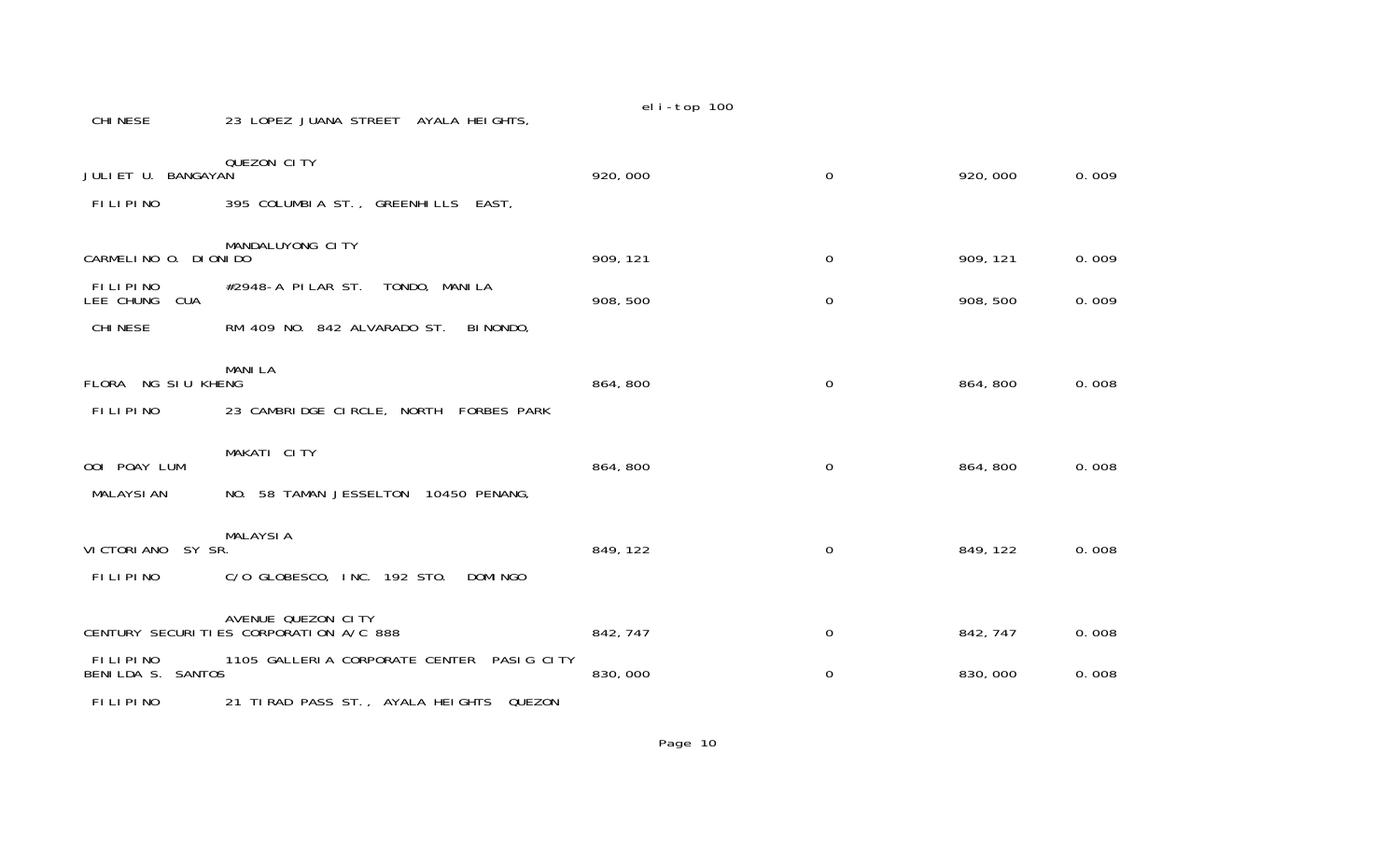|                                      |                                                                                       | eli-top 100 |             |          |       |
|--------------------------------------|---------------------------------------------------------------------------------------|-------------|-------------|----------|-------|
| ELIZABETH K. SO                      | CI TY 1100                                                                            | 805,000     | $\mathbf 0$ | 805,000  | 0.008 |
| <b>FILIPINO</b><br>WILLIAM K. SO     | 541-B SILENCIO ST., QUEZON CITY                                                       | 805,000     | 0           | 805,000  | 0.008 |
| FILIPINO<br>BAUHINIA MANAGEMENT INC. | 541-C SILENCIO ST., QUEZON CITY                                                       | 787, 750    | $\mathbf 0$ | 787, 750 | 0.007 |
| <b>FILIPINO</b>                      | C/O ABOTIZ & CO., INC. 110 LEGASPI ST.,                                               |             |             |          |       |
| KIM LAO                              | MAKATI CITY                                                                           | 779, 424    | $\mathbf 0$ | 779, 424 | 0.007 |
| FILIPINO                             | MALABON, METRO MANILA<br>55 MANGUSTAN ROAD<br>CONSOLIDATED DISTILLERS OF THE FAR EAST | 759, 964    | $\mathbf 0$ | 759, 964 | 0.007 |
| FILIPINO<br>INC.                     | 28/F WORLD CENTER 330 SEN GIL PUYAT AVE                                               |             |             |          |       |
| ANTONIO INIGO                        | MAKATI CITY<br><b>SARTE</b>                                                           | 747,500     | $\mathbf 0$ | 747,500  | 0.007 |
| FILIPINO                             | 001-D DUNHILL DRIVE KM. 18 SEVERINA                                                   |             |             |          |       |
| MARIANO O. CHUA                      | PARANAQUE, METRO MLA.                                                                 | 690,000     | 0           | 690,000  | 0.006 |
| FILIPINO                             | SUITE 901 9TH FLOOR, TYTANA TOWER, PLAZA                                              |             |             |          |       |
| LUCI LA COCHI CO                     | LORENZO RUIZ, BINONDO MLA.                                                            | 690,000     | $\mathbf 0$ | 690,000  | 0.006 |
| FILIPINO                             | MJS ELECTRICAL RM. 307 PANORAMA<br><b>BUI LDI NG</b>                                  |             |             |          |       |
| ALBERTO Q. GOCHANGCO                 | CALOOCAN CITY                                                                         | 690,000     | 0           | 690,000  | 0.006 |
| <b>FILLDINA</b>                      | 17 ADAMC CT<br>FULLMUFCT COUTH DIMAN                                                  |             |             |          |       |

FILIPINO 17 ADAMS ST., FILINVEST SOUTH BINAN,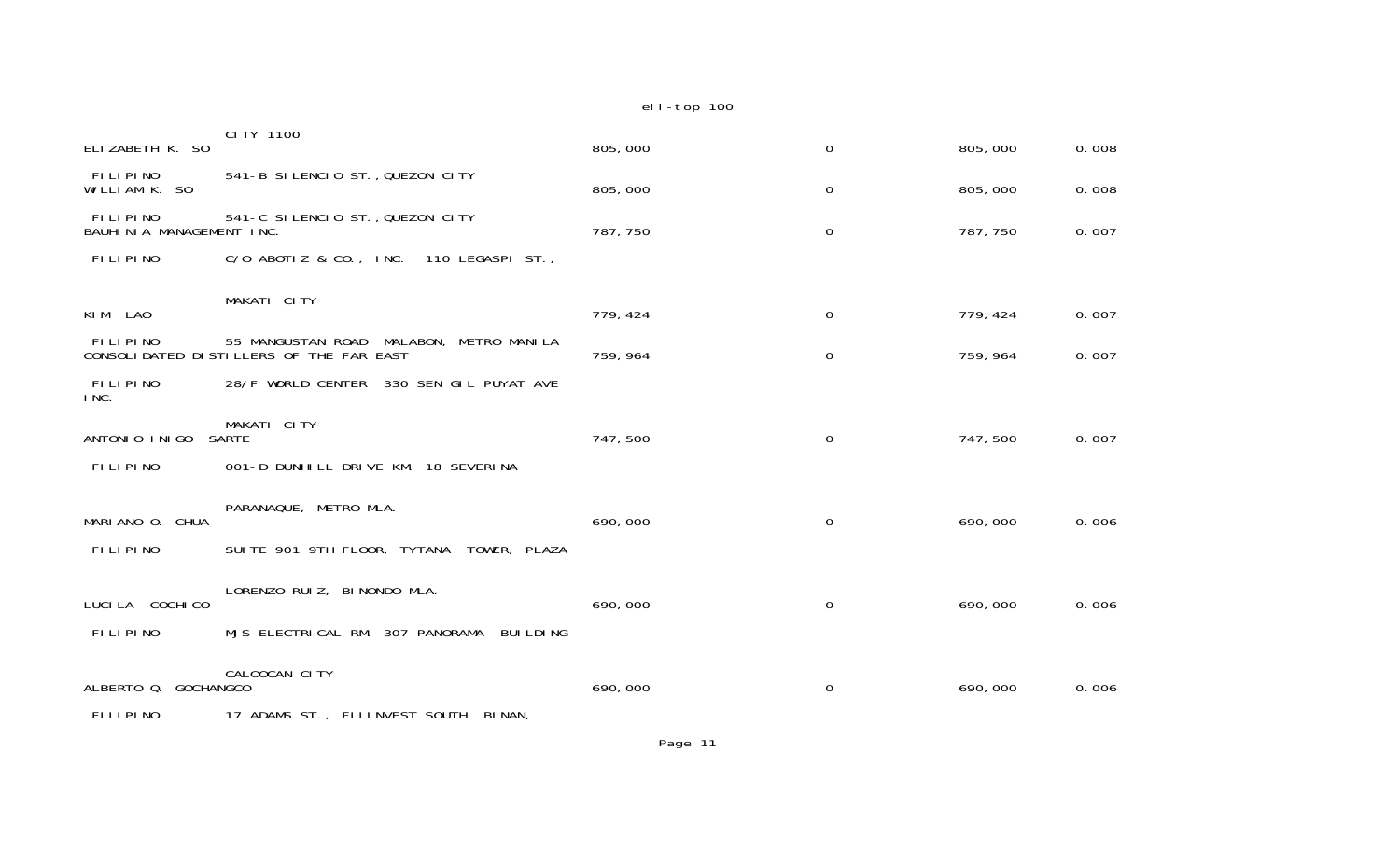| PUI<br>HUNG SEK                   | LAGUNA 4024<br>AND/OR CHAN PUI FAI                  | 690,000  | $\mathbf 0$      | 690,000  | 0.006 |
|-----------------------------------|-----------------------------------------------------|----------|------------------|----------|-------|
| HONGKONG NAT                      | UNIT 21 SAMAR VILLE TOWNHOMES<br><b>SOUTH</b>       |          |                  |          |       |
| CONRADO VI CENTE                  | TRI ANGLE QUEZON CITY                               | 690,000  | $\boldsymbol{0}$ | 690,000  | 0.006 |
| <b>FILIPINO</b><br>JOSEPHINE CHUA | SAN JUAN, METRO MANILA<br>202 J. BASA STREET<br>YU  | 690,000  | $\boldsymbol{0}$ | 690,000  | 0.006 |
| FILIPINO                          | DAMPOL STREET<br>DAMAR VILLAGE, QUEZON<br>#11       |          |                  |          |       |
| ALBERTO<br><b>GOCHANGCO</b>       | <b>CITY</b>                                         | 667,000  | $\boldsymbol{0}$ | 667,000  | 0.006 |
| FILIPINO                          | C/O CITI APPLIANCE NATIONAL HIGHWAY                 |          |                  |          |       |
| PETER                             | PARIAN CALAMBA LAGUNA 4027<br>DATA I TF ESTRELLI TA | 648, 600 | $\mathbf 0$      | 648,600  | 0.006 |
| FILIPINO                          | 11/F SOLIDBANK BLDG.<br>PASEO DE ROXAS,             |          |                  |          |       |
| VICTORIANO G. SY JR.              | MAKATI CITY                                         | 648,600  | $\mathbf 0$      | 648,600  | 0.006 |
| FILIPINO                          | 401 COLUMBIA ST., GREENHILLS EAST,                  |          |                  |          |       |
| WONG CHI SAM                      | MANDALUYONG CITY                                    | 618, 240 | $\mathbf 0$      | 618, 240 | 0.006 |
| FILIPINO                          | S1120 STATE CENTER BUILDING<br>333 JUAN LUNA        |          |                  |          |       |
| LEE KENG<br><b>CHUA</b>           | STREET BINONDO, MANILA                              | 596, 572 | 0                | 596, 572 | 0.006 |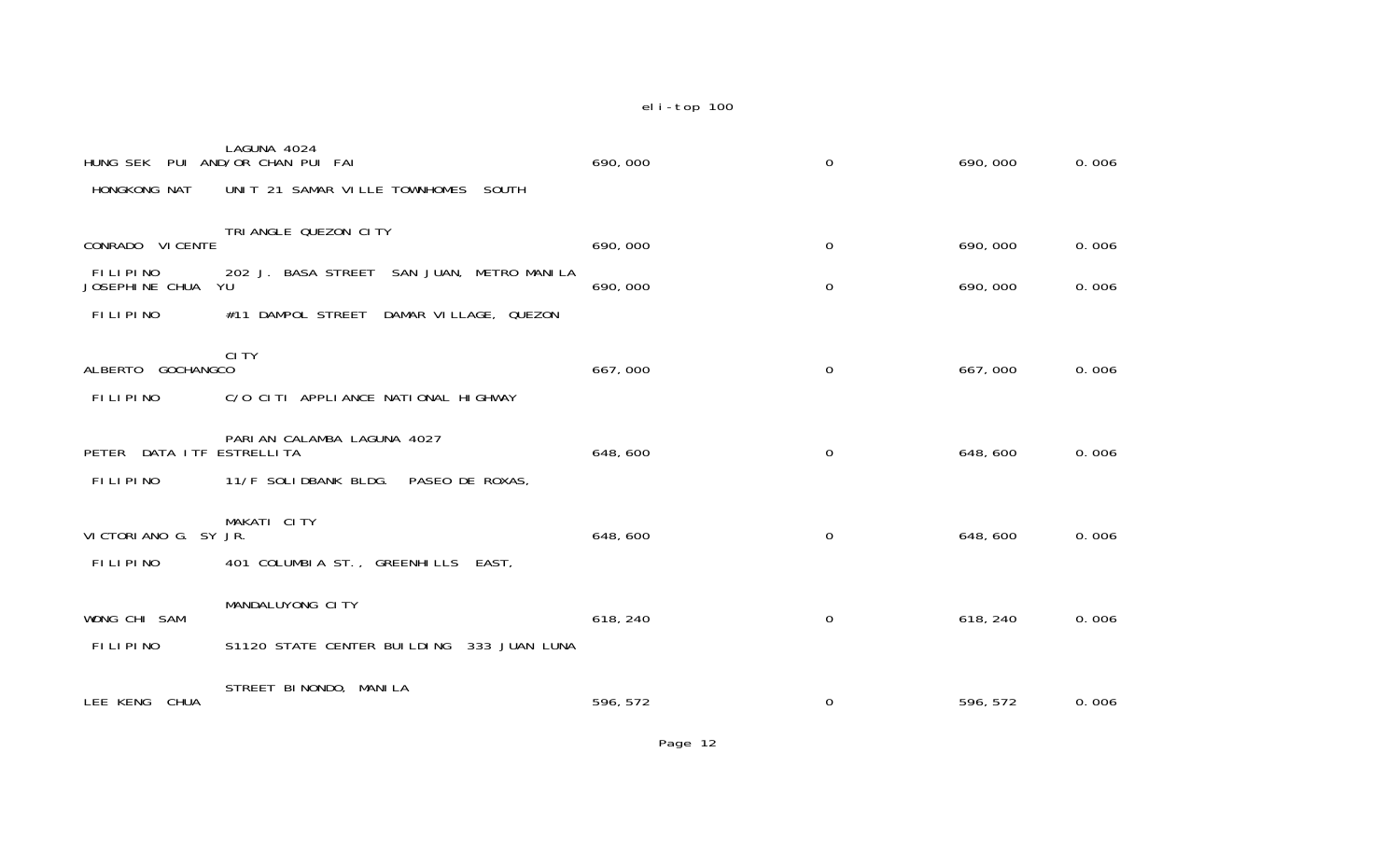| INTERNATIONAL POLYMER CORP.        | <b>GARDENS QUEZON CITY</b>                                             | 586, 960 | 0           | 586, 960 | 0.006 |
|------------------------------------|------------------------------------------------------------------------|----------|-------------|----------|-------|
| <b>FILIPINO</b>                    | 26/F PACIFIC STAR BLDG., MAKATI AVE.<br>COR.                           |          |             |          |       |
|                                    |                                                                        |          |             |          |       |
|                                    | SEN. GI LPUYAT AVE., MAKATI CITY<br>LEONCIO CHUA AND/OR MARGARITA CHUA | 585, 810 | $\Omega$    | 585, 810 | 0.006 |
| <b>FILIPINO</b>                    | 512 POTENCIANO ST., INTRAMUROS<br>METRO                                |          |             |          |       |
|                                    | <b>MANILA</b>                                                          |          |             |          |       |
| BASILIO BARETTO                    |                                                                        | 575,000  | $\mathbf 0$ | 575,000  | 0.005 |
| FILIPINO                           | 61 ROOSEVELT STREET,<br>NORTH<br><b>GREENHILLS,</b>                    |          |             |          |       |
|                                    | SAN JUAN, METRO MANIL                                                  |          |             |          |       |
| WALTER CO AND/OR GENEVI EVE CO     |                                                                        | 575,000  | 0           | 575,000  | 0.005 |
| <b>FILIPINO</b><br>PHILIP Z. DABAO | 5060 SAN RAFAEL EXT.<br>MANDALUYONG CITY                               | 575,000  | 0           | 575,000  | 0.005 |
| FILIPINO                           | #1 BEGONIA ST. CAPITOLVILLE II BACOLOD                                 |          |             |          |       |
|                                    | CI TY 6100                                                             |          |             |          |       |
| EDMUND H. GO                       |                                                                        | 575,000  | 0           | 575,000  | 0.005 |
| <b>FILIPINO</b>                    | C/O FILMON HARDWARE INC.<br>P.O. BOX 390,                              |          |             |          |       |
|                                    | CEBU CITY 6000                                                         |          |             |          |       |
| BENITO LAO                         |                                                                        | 575,000  | 0           | 575,000  | 0.005 |
| FILIPINO<br>LIN FENG               | 485 LAVEZARES ST.<br>BI NONDO, MANI LA                                 | 575,000  | 0           | 575,000  | 0.005 |
| <b>CHINESE</b>                     | PENTHOUSE BINONDO PLAZA #850<br>ALVARADO                               |          |             |          |       |
|                                    |                                                                        | Page 13  |             |          |       |

FILIPINO #35 DON V. MADRIGAL AVE. CORINTHIAN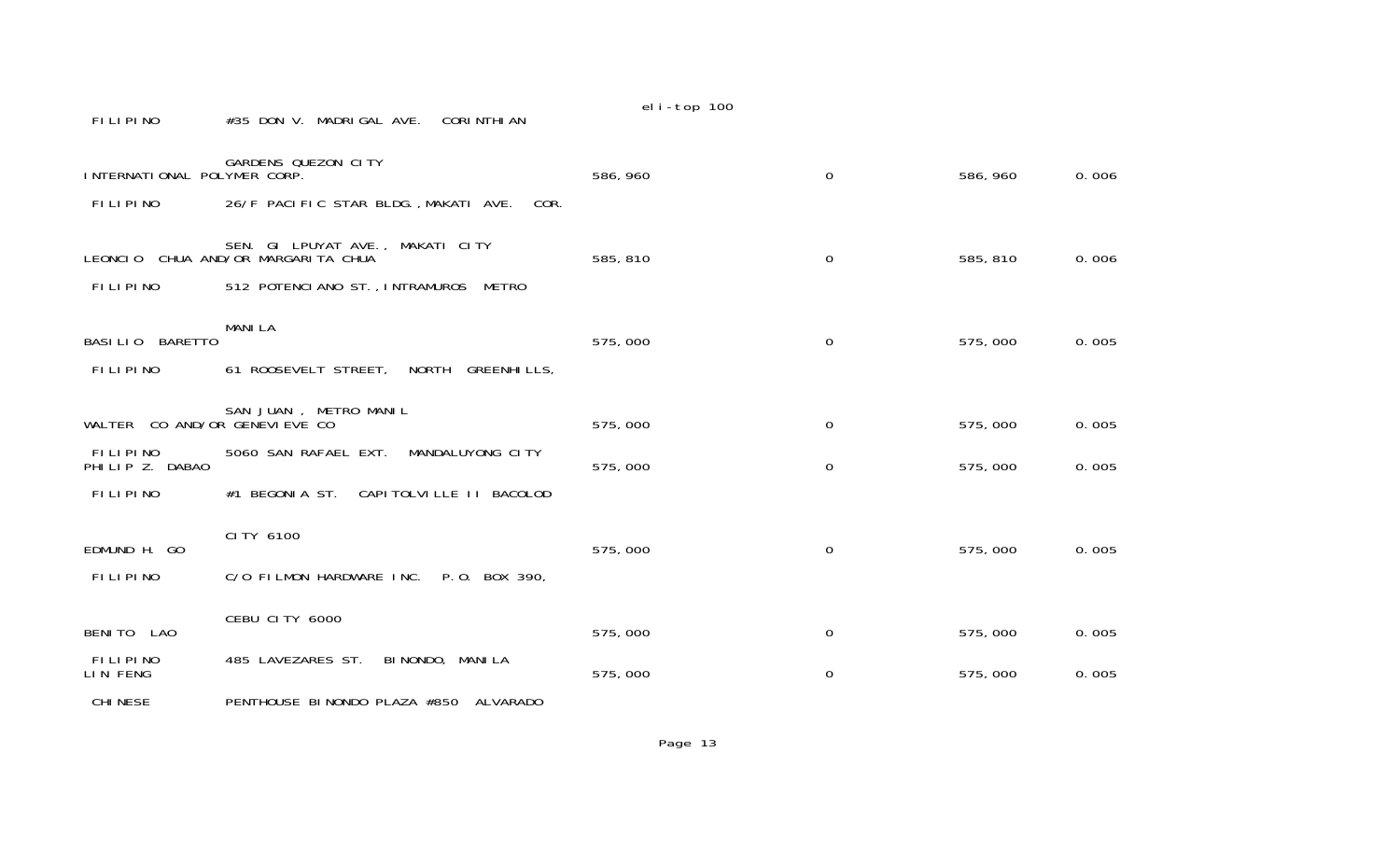| <b>IDELFONSO KE</b><br>ONG                      | ST., BINONDO MANILA                                | 575,000  | 0           | 575,000  | 0.005 |
|-------------------------------------------------|----------------------------------------------------|----------|-------------|----------|-------|
| FILIPINO                                        | TING GUAN TRADING CORP. HERMAN<br><b>CORTES</b>    |          |             |          |       |
| ST., MANDAUE CITY 6014<br>EDMUND WILLIAM SY TAN |                                                    | 575,000  | 0           | 575,000  | 0.005 |
| <b>FILIPINO</b><br>ELIZABETH L. SY              | 57 DAMPIL ST., DAMAR VILL. QUEZON CITY             | 565, 504 | $\mathbf 0$ | 565, 504 | 0.005 |
| <b>FILIPINO</b>                                 | 401 COLUMBIA ST., GREENHILLS EAST,                 |          |             |          |       |
| WU-PANG YAO                                     | MANDALUYONG CITY                                   | 558,000  | 0           | 558,000  | 0.005 |
| <b>TAI WANESE</b>                               | 23/F NO. 447, SEC. 3 WEN-SHING ROAD                |          |             |          |       |
| SALLY KHO                                       | TAI CHING TAI WAN R.O.C.                           | 548, 642 | 0           | 548, 642 | 0.005 |
| FILIPINO                                        | UNIT 27 CITY GARDEN TOWNHOUSE<br>-208              |          |             |          |       |
| ESTHER A. VIBAL                                 | PASADENA DRIVE, SAN JUAN MM                        | 525, 366 | $\mathbf 0$ | 525, 366 | 0.005 |
| <b>FILIPINO</b>                                 | DON PEPE CORNER SIROUN STREET<br>STA. MESA         |          |             |          |       |
| SHI RLEY T. LEE                                 | HEIGHTS, QUEZON CITY                               | 520, 743 | $\mathbf 0$ | 520, 743 | 0.005 |
| <b>FILIPINO</b>                                 | 11 DON VICENTE MADRIGAL AVE.,<br><b>CORINTHIAN</b> |          |             |          |       |
| HORACIO E.                                      | GARDEN, QUEZON CITY<br>PASCUAL AND/OR FELICITAS V. | 517,500  | $\mathbf 0$ | 517,500  | 0.005 |
| FILIPINO                                        | 907 EIFFEL RD. LE MARICHE SUBD 222 E.              |          |             |          |       |

Page 14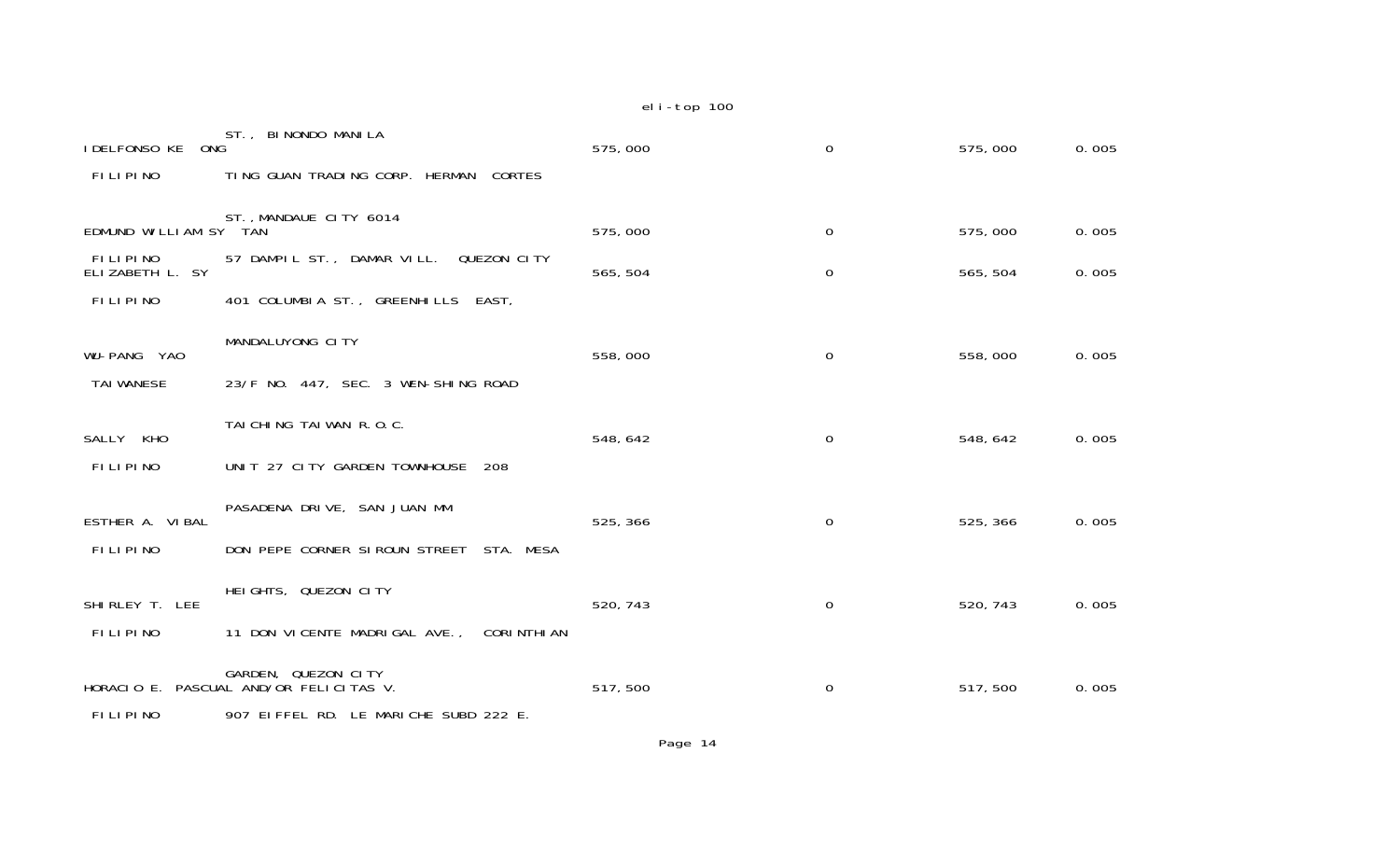| <b>PASCUAL</b>                                                                           | eli-top 100 |             |          |       |
|------------------------------------------------------------------------------------------|-------------|-------------|----------|-------|
| RODRIGUEZ SR., AVENUE QUEZON CITY<br>LUISA COLI                                          | 492, 430    | $\mathbf 0$ | 492, 430 | 0.005 |
| FILIPINO<br>627 MADRID ST., BINONDO MANILA<br>ELIODORO J.<br>RAVALO                      | 476, 100    | 0           | 476, 100 | 0.004 |
| FILIPINO<br>ASIAN MANSION II LPH 01, 107 DELA ROSA                                       |             |             |          |       |
| COR. NI EVA STS. LEGASPI VI LLAGE<br><b>AZUMA</b><br><b>SHI GEYUKI</b>                   | 475, 870    | $\Omega$    | 475, 870 | 0.004 |
| C/O PNB CEBU<br><b>JAPANESE</b><br>JAMES C. TSANG                                        | 471, 224    | 0           | 471, 224 | 0.004 |
| FILIPINO<br>VICTORY CONST. SUPPLY<br>SANTI AGO CITY 3311<br>JOSEFINA A. PASCUAL          | 467, 820    | 0           | 467, 820 | 0.004 |
| FILIPINO<br>GEN. TRIAS, CAVITE 4107<br>JAIME FERRER<br><b>ACAYAN</b>                     | 460,000     | 0           | 460,000  | 0.004 |
| FILIPINO<br>2187 PRIMO RIVERA ST., MAKATI CITY<br>DI OSDADO M. HOLGADO                   | 460,000     | $\mathbf 0$ | 460,000  | 0.004 |
| <b>FILIPINO</b><br>20 D. TUASON ST. BF HOMES PARANAQUE,                                  |             |             |          |       |
| <b>METRO MANILA</b><br>LAO AND/OR SHIRLEY LAO<br><b>BUN THI AM</b>                       | 460,000     | $\mathbf 0$ | 460,000  | 0.004 |
| FILIPINO<br>935 GEN. SOLANO STREET<br>SAN MIGUEL, MANILA<br>LILIA NARVAEZ                | 460,000     | 0           | 460,000  | 0.004 |
| FILIPINO<br>A-01 POBLACION, TRINIDAD<br>BENGUET 2601<br>OCBC SECURITIES PHILS., INC. A/C | 445, 625    | $\mathbf 0$ | 445, 625 | 0.004 |
| <b>FILIPINO</b><br>UNIT 2502-A, PSE CENTRE, WEST TOWER,<br>#I CESAR01                    |             |             |          |       |
| EXCHANGE ROAD, ORTIGAS CRT, PASIG CITY<br>OCBC SECURITIES PHILS., INC. A/C               | 445, 625    | 0           | 445, 625 | 0.004 |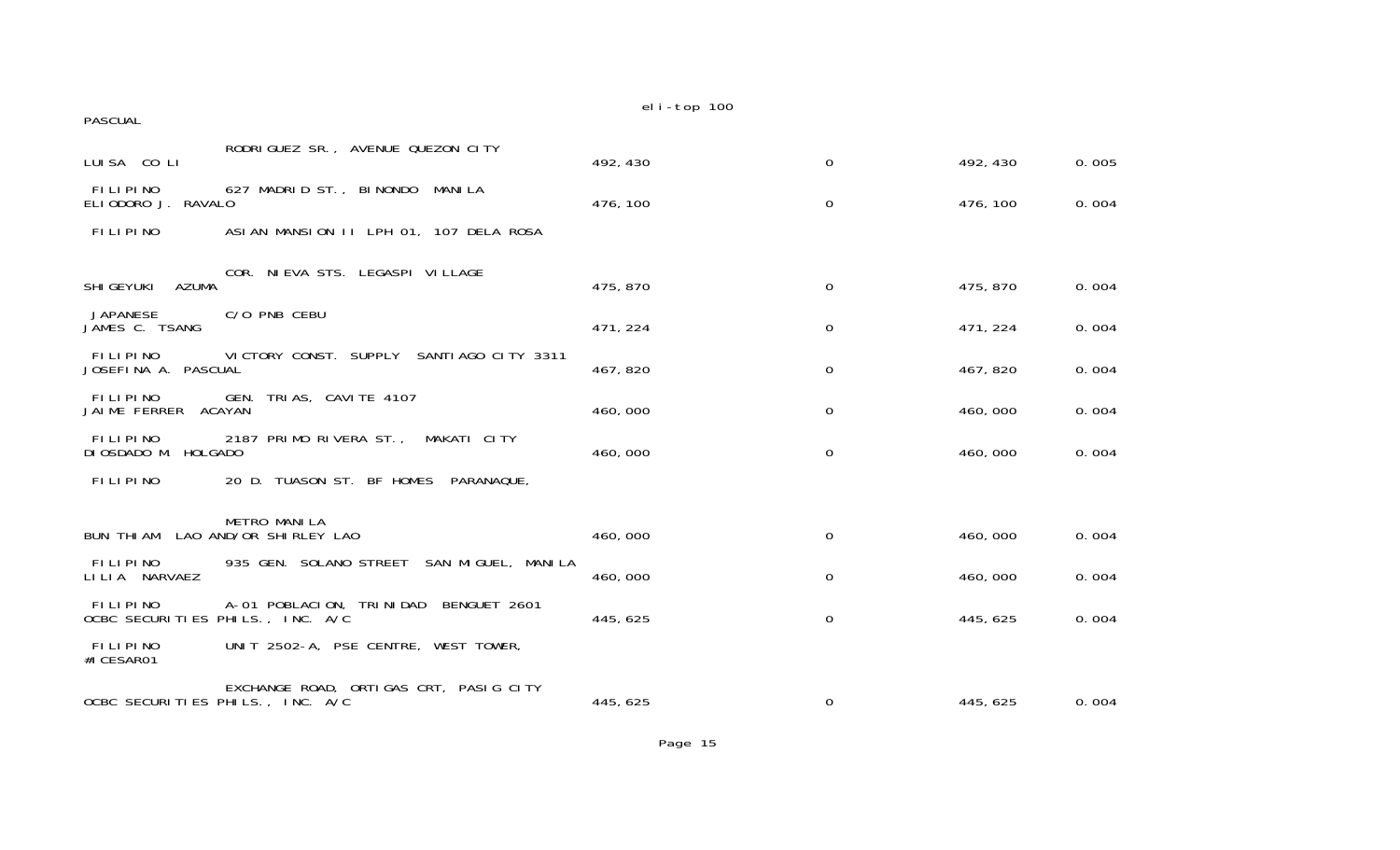|                                       |                                           | eli-top 100       |             |                   |       |
|---------------------------------------|-------------------------------------------|-------------------|-------------|-------------------|-------|
| FILIPINO<br>#I JOPASO1                | UNIT 2502-A PSE CENTRE WEST TOWER         |                   |             |                   |       |
| LUZ ANG                               | EXCHANGE RD. ORTIGAS CENTER PASIG CITY    | 434, 562          | 0           | 434, 562          | 0.004 |
| FILIPINO                              | 506 GENERAL MASCARADO ST., LITTLE BAGUIO, |                   |             |                   |       |
|                                       | SAN JUAN M.M.                             |                   |             |                   |       |
| MARI TES                              | MENDOZA AND/OR ALBERTO MENDOZA            | 432, 400          | $\mathbf 0$ | 432, 400          | 0.004 |
| <b>FILIPINO</b><br>KRISTINE C.<br>YAO | 1145 AGUI LAR STREET<br>TONDO, MNILA      | 412, 500          | 0           | 412, 500          | 0.004 |
| <b>FILIPINO</b>                       | 30-D PACIFIC PLAZA CONDOMINIUM AYALA AVE. |                   |             |                   |       |
|                                       |                                           |                   |             |                   |       |
| EDGARDO C. CARPIO                     | MAKATI CITY                               | 409, 860          | 0           | 409, 860          | 0.004 |
| FILIPINO                              | #67 MARANAW RD., LA VISTA SUBD<br>LOYOLA  |                   |             |                   |       |
|                                       | HEIGHTS, QUEZON CITY                      |                   |             |                   |       |
|                                       | <b>GRAND TOTAL</b>                        | 10, 475, 326, 561 | 0           | 10, 475, 326, 561 |       |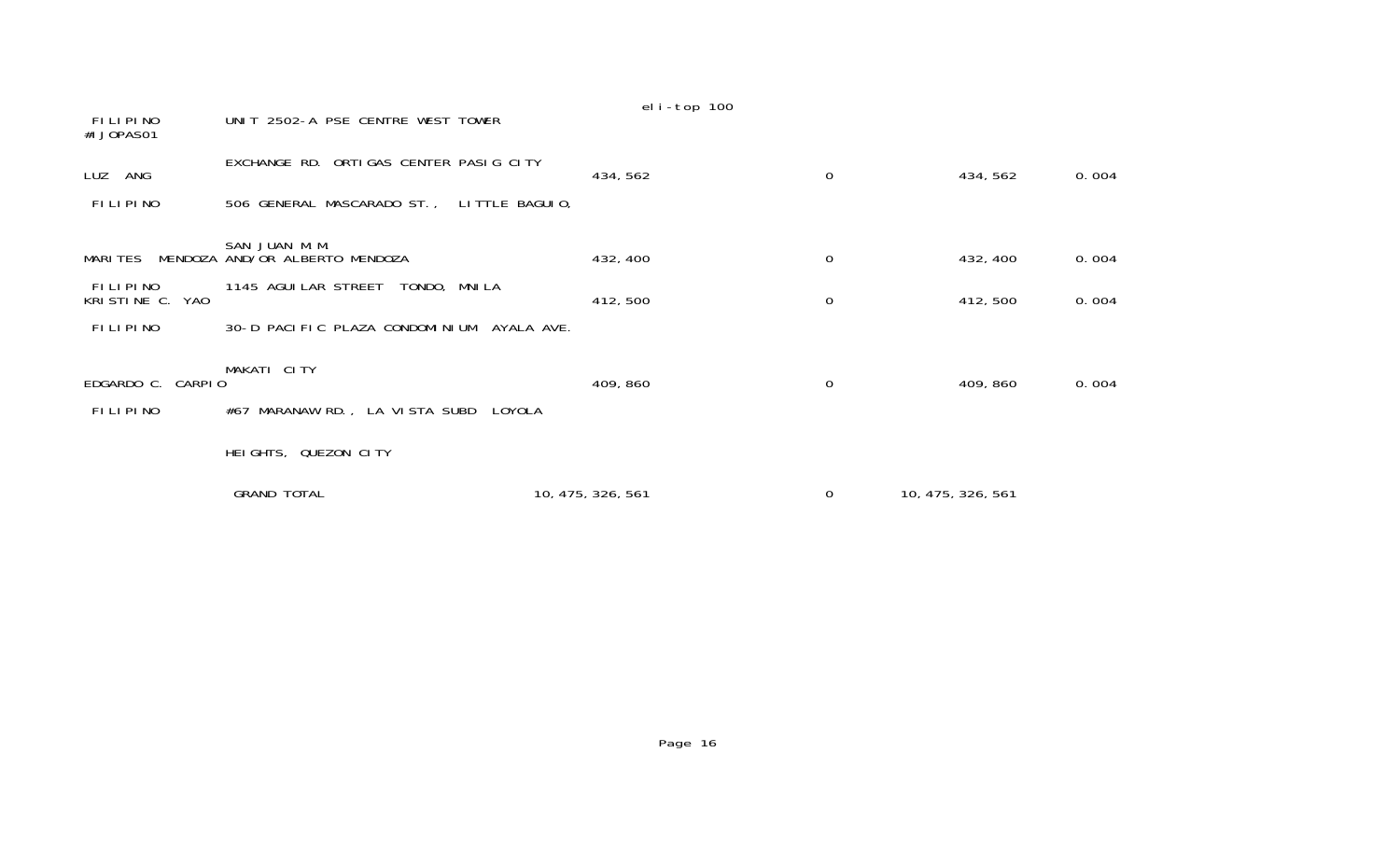

|                 | Security ID: EL1000000000 12 | Per Paranthel<br>Security Name: BMPREEAST Security                                                                                         | <b>RUILE AS AN ARTHUR.</b>    |                 |
|-----------------|------------------------------|--------------------------------------------------------------------------------------------------------------------------------------------|-------------------------------|-----------------|
|                 |                              | dulka ke sa militar di k<br>Transfer Agent: EQBKTA00000 18 Second State of Transfer Agent Name: BANCO DE ORO, UNIBANK, INC. TRANSFER AGENT | IN SANTI KA-2000 ILI ALAMANYA |                 |
| <b>S. No.</b>   | <b>BPID</b>                  | e de la constitución de la constitución de la constitución de la constitución de la constitución de la constit<br><b>BPNAME</b>            | <b>HOLDING</b>                | <b>%HOLDING</b> |
|                 | 16700000000                  | AURORA SECURITIES, INC.                                                                                                                    | 169,802,450.00                | 6.3123878       |
| $\overline{2}$  | 25300000000                  | TOWER SECURITIES, INC.                                                                                                                     | 159, 198, 454.00              | 5.9181854       |
| 3               | 11200000000                  | AB CAPITAL SECURITIES, INC.                                                                                                                | 142,605,989.00                | 5.3013623       |
| 4               | 28200000000                  | PCCI SECURITIES BROKERS CORP.                                                                                                              | 141,225,720.00                | 5.2500509       |
| 5               | 26900000000                  | <b>WEALTH SECURITIES, INC.</b>                                                                                                             | 111,337,199.00                | 4.1389484       |
| 6               | 12400000000                  | <b>B. H. CHUA SECURITIES CORPORATION</b>                                                                                                   | 111,095,854.00                | 4.1299764       |
| $\overline{7}$  | CITI1000000                  | CITIBANK N.A.                                                                                                                              | 77,728,442.00                 | 2.8895464       |
| 8               | 28600000000                  | <b>SOLAR SECURITIES, INC.</b>                                                                                                              | 72,453,219.00                 | 2.6934406       |
| 9               | 12600000000                  | <b>BPI SECURITIES CORPORATION</b>                                                                                                          | 69,425,345.00                 | 2.5808797       |
| $\overline{10}$ | 10200000000                  | <b>ABACUS SECURITIES CORPORATION</b>                                                                                                       | 69,284,581.00                 | 2.5756468       |
| 11              | 38900000000                  | KING'S POWER SECURITIES, INC.                                                                                                              | 61,267,016.00                 | 2.2775947       |
| $\overline{12}$ | 12400000002                  | <b>B. H. CHUA SECURITIES CORPORATION</b>                                                                                                   | 58,852,300.00                 | 2.1878279       |
| $\overline{13}$ | 22000000000                  | ATR-KIM ENG SECURITIES, INC.                                                                                                               | 55,004,274.00                 | 2.0447780       |
| $\overline{14}$ | 15400000000                  | EVERGREEN STOCK BROKERAGE & SEC., INC.                                                                                                     | 54,173,050.00                 | 2.0138773       |
| $\overline{15}$ | 24700000000                  | STANDARD SECURITIES CORPORATION                                                                                                            | 52,876,748.00                 | 1.9656874       |
| 16              | 26700000000                  | FIRST METRO SECURITIES BROKERAGE CORP.                                                                                                     | 51,751,435.00                 | 1.9238540       |
| $\overline{17}$ | 17000000000                  | <b>GOLDSTAR SECURITIES, INC.</b>                                                                                                           | 44,034,104.00                 | 1.6369631       |
| $\overline{18}$ | 11100000000                  | ANSALDO, GODINEZ & CO., INC.                                                                                                               | 43,668,545.00                 | 1.6233734       |
| 19              | 20000000000                  | <b>MANDARIN SECURITIES CORPORATION</b>                                                                                                     | 42,341,933.00                 | 1.5740568       |
| $\overline{20}$ | 14700000000                  | E. CHUA CHIACO SECURITIES, INC.                                                                                                            | 38,510,217.00                 | 1.4316132       |
| $\overline{21}$ | 27900000000                  | <b>BDO SECURITIES CORPORATION</b>                                                                                                          | 38,491,473.00                 | 1.4309164       |
| $\overline{22}$ | 14300000000                  | DAVID GO SECURITIES CORP.                                                                                                                  | 35,569,875.00                 | 1.3223063       |
| $\overline{23}$ | 20300000000                  | CITISECONLINE.COM, INC.                                                                                                                    | 32,555,755.00                 | 1.2102567       |
| $\overline{24}$ | 23000000000                  | <b>QUALITY INVESTMENTS &amp; SECURITIES CORPORATION</b>                                                                                    | 31,877,970.00                 | 1.1850601       |
| $\overline{25}$ | 12900000000                  | <b>SINCERE SECURITIES CORPORATION</b>                                                                                                      | 31,785,934.00                 | 1.1816387       |
| $\overline{26}$ | 23600000000                  | R. NUBLA SECURITIES, INC.                                                                                                                  | 31,182,447.00                 | 1.1592041       |
| 27              | 13300000000                  | CITISECURITIES, INC.                                                                                                                       | 30,839,214.00                 | 1.1464445       |
| 28              | 11500000000                  | <b>SB EQUITIES, INC.</b>                                                                                                                   | 30,124,770.00                 | 1.1198851       |

**RBKPS104** 

 $\;$ 

 $\ddot{\phantom{1}}$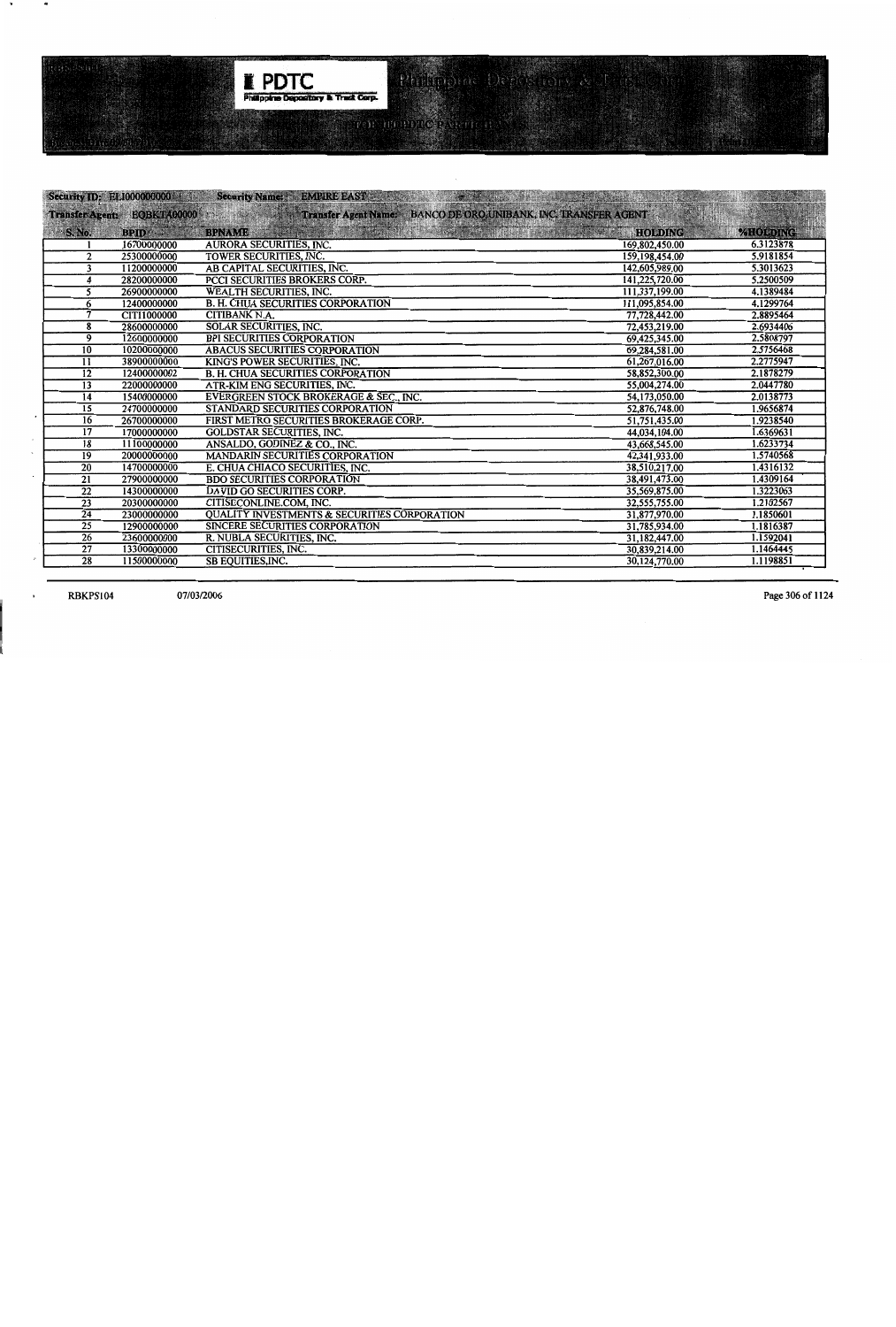|                 |                    | Security IDE EL000000000 Control Security Name: CEMPIRE EAST With the Control of the Security IDE EL000000000 |                                |           |
|-----------------|--------------------|---------------------------------------------------------------------------------------------------------------|--------------------------------|-----------|
|                 |                    | Transfer Agent EQBK6200000 Transfer Agent Names BANCO DE ORO UNIBANK, INC. TRANSFER AGENT                     |                                | <b>MA</b> |
|                 |                    | S. No. BPID BPID BENAME AND BELLEVILLE STATES OF BUILDING                                                     | <b>SEE AGODING CARAGORDING</b> |           |
| 29              | 17400000000        | HDI SECURITIES, INC.                                                                                          | 30,052,126.00                  | 1.1171845 |
| 30              | 27500000000        | YAO & ZIALCITA, INC.                                                                                          | 29,535,007.00                  | 1.0979607 |
| $\overline{31}$ | 10100000000        | A & A SECURITIES, INC.                                                                                        | 27,574,072.00                  | 1.0250632 |
| $\overline{32}$ | 15000000000        | EASTERN SECURITIES DEVELOPMENT CORPORATION                                                                    | 27,360,554.00                  | 1.0171256 |
| $\overline{33}$ | 11000000000        | ANGPING & ASSOCIATES SECURITIES, INC.                                                                         | 27,302,132.00                  | 1.0149538 |
| $\overline{34}$ | <b>SCBK1000000</b> | <b>STANDARD CHARTERED BANK</b>                                                                                | 25,470,160.00                  | 0.9468505 |
| $\overline{35}$ | 21800000000        | PAN ASIA SECURITIES CORP.                                                                                     | 25, 141, 212.00                | 0.9346218 |
| 36              | 17200000000        | <b>GUILD SECURITIES, INC.</b>                                                                                 | 23,314,025.00                  | 0.8666964 |
| $\overline{37}$ | 10300000000        | ACCORD CAPITAL EQUITIES CORPORATION                                                                           | 22,698,169.00                  | 0.8438020 |
| $\overline{38}$ | 12200000000        | <b>BELSON SECURITIES, INC.</b>                                                                                | 19,086,881.00                  | 0.7095527 |
| $\overline{39}$ | 32800000000        | <b>DW CAPITAL INC.</b>                                                                                        | 18,508,812.00                  | 0.6880631 |
| 40              | 23300000000        | R. COYIUTO SECURITIES, INC.                                                                                   | 17,931,535.00                  | 0.6666029 |
| $\overline{41}$ | <b>HSBC1000000</b> | THE HONGKONG AND SHANGHAI BANKING CORP. LTD. - CLIENTS' ACCT.                                                 | 17,438,805.00                  | 0.6482857 |
| 42              | 19000000000        | VALUE QUEST SECURITIES CORPORATION                                                                            | 17,150,000.00                  | 0.6375494 |
| 43              | 22500000000        | PREMIUM SECURITIES, INC.                                                                                      | 16,625,529.00                  | 0.6180522 |
| 44              | <b>DEUB1000000</b> | DEUTSCHE BANK MANILA-CLIENTS A/C                                                                              | 16,226,366.00                  | 0.6032134 |
| $\overline{45}$ | 16800000000        | <b>GLOBALINKS SECURITIES &amp; STOCKS, INC.</b>                                                               | 15,466,739.00                  | 0.5749744 |
| 46              | 16900000000        | JSG SECURITIES, INC.                                                                                          | 15,106,814.00                  | 0.5615942 |
| $\overline{47}$ | 11800000000        | ASIASEC EQUITIES, INC.                                                                                        | 15,091,242.00                  | 0.5610153 |
| 48              | 23500000000        | REGINA CAPITAL DEVELOPMENT CORPORATION                                                                        | 14,113,538.00                  | 0.5246693 |
| 49              | 23800000000        | R. S. LIM & CO., INC.                                                                                         | 13,104,245.00                  | 0.4871489 |
| $\overline{50}$ | 27800000000        | YU & COMPANY, INC.                                                                                            | 12,798,225.00                  | 0.4757726 |
| $\overline{51}$ | 21700000000        | RCBC SECURITIES, INC.                                                                                         | 12,076,318.00                  | 0.4489358 |
| $\overline{52}$ | 18000000000        | I. B. GIMENEZ SECURITIES, INC.                                                                                | 11,647,994.00                  | 0.4330129 |
| $\overline{53}$ | 34500000000        | UNICAPITAL SECURITIES INC.                                                                                    | 11,483,813.00                  | 0.4269095 |
| $\overline{54}$ | 13600000000        | TRITON SECURITIES CORP.                                                                                       | 11,068,369.00                  | 0.4114654 |
| $\overline{55}$ | 22400000000        | PNB SECURITIES, INC.                                                                                          | 10,795,700.00                  | 0.4013290 |
| 56              | 20800000000        | MDR SECURITIES, INC.                                                                                          | 10,500,672.00                  | 0.3903613 |
| $\overline{57}$ | 27000000000        | WESTLINK GLOBAL EQUITIES, INC.                                                                                | 10,413,059.00                  | 0.3871043 |
| $\overline{58}$ | 10600000000        | <b>ALPHA SECURITIES CORP.</b>                                                                                 | 9,460,845.00                   | 0.3517059 |
| $\overline{59}$ | 28500000000        | <b>GOLDEN TOWER SECURITIES &amp; HOLDINGS, INC.</b>                                                           | 9,297,237.00                   | 0.3456238 |
| 60              | 24000000000        | S.J. ROXAS & CO., INC.                                                                                        | 9,041,015.00                   | 0.3360988 |
| $\overline{61}$ | 20600000000        | MERIDIAN SECURITIES, INC.                                                                                     | 8,669,392.00                   | 0.3222837 |
| 62              | 10900000000        | <b>BA SECURITIES, INC.</b>                                                                                    | 8,660,875.00                   | 0.3219671 |
| 63              | 24600000000        | SUMMIT SECURITIES, INC.                                                                                       | 8,353,318.00                   | 0.3105337 |
| 64              | 25900000000        | UCPB SECURITIES, INC.                                                                                         | 8,250,416.00                   | 0.3067083 |
| 65              | 21900000000        | PAPA SECURITIES CORPORATION                                                                                   | 8,143,968.00                   | 0.3027511 |
| 66              | 25100000000        | TANSENGCO & CO., INC.                                                                                         | 8,059,574.00                   | 0.2996138 |
| 67              | 15300000000        | EQUITIWORLD SECURITIES, INC.                                                                                  | 7,984,531.00                   | 0.2968241 |
| 68              | 28300000000        | EAGLE EQUITIES, INC.                                                                                          | 7,889,047.00                   | 0.2932745 |

RBKPS104

 $\overline{\phantom{a}}$ 

 $\overline{\phantom{a}}$ 

Page 307 of 1124

 $\mathcal{M}(\mathcal{C})$  , and  $\mathcal{M}(\mathcal{C})$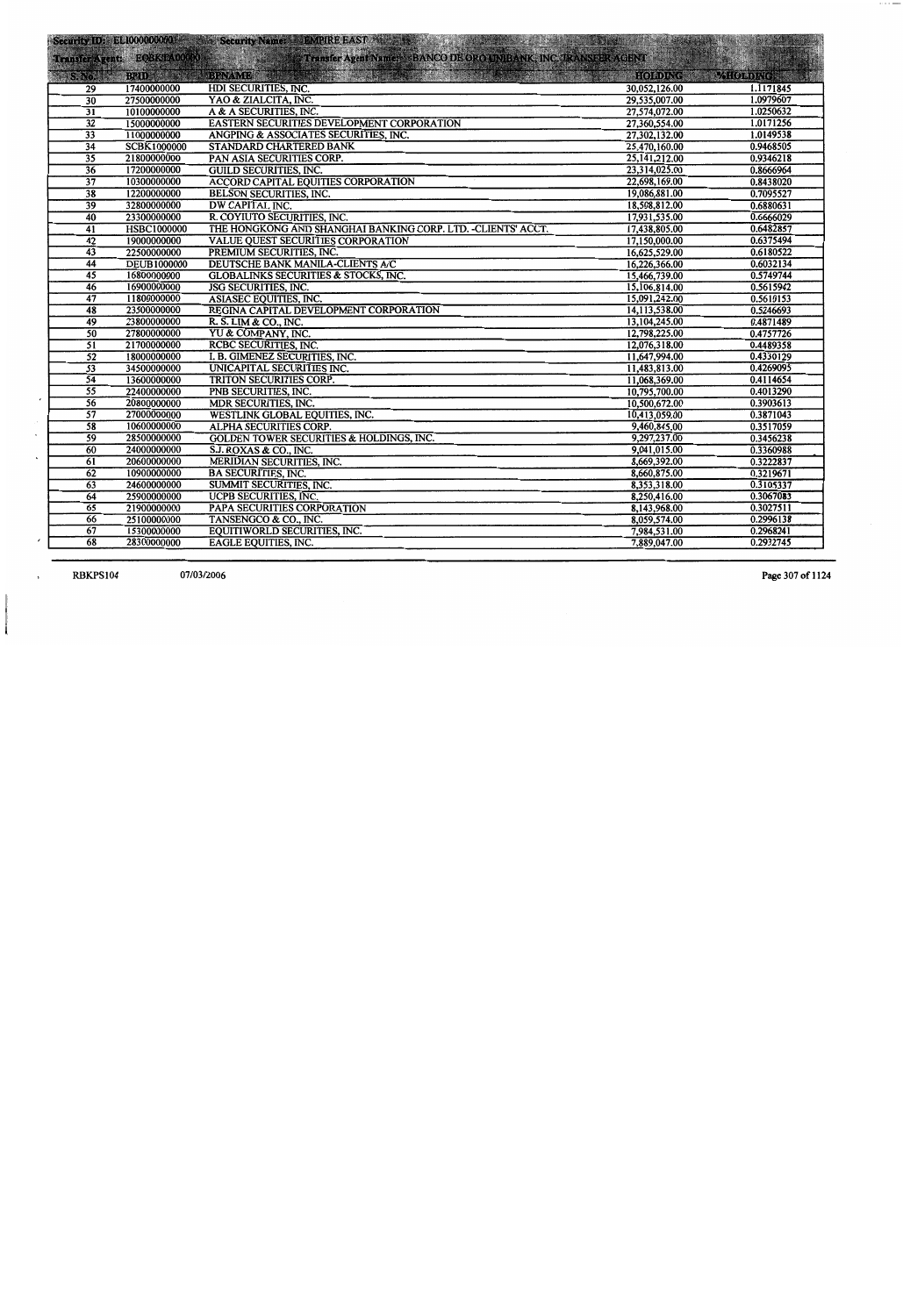|                            | <b>Security ID: EL100000000</b> | Security Name: EMPIRE EAST And the state of the state of the Security Name:                                                 | <b>The Residence</b> |                 |
|----------------------------|---------------------------------|-----------------------------------------------------------------------------------------------------------------------------|----------------------|-----------------|
|                            |                                 | Transfer Agent: BQBKTA00000 EXAMPLE Transfer Agent Name: BANCO DE ORO UNIBANK, INC. TRANSFER AGENT<br>S. No. 31 BPID BPNAME |                      |                 |
|                            |                                 |                                                                                                                             |                      | <b>MEOLDING</b> |
| 69                         | 14000000000                     | IGC SECURITIES INC.                                                                                                         | 7,759,175.00         | 0.2884465       |
| $\overline{70}$            | 18100000000                     | <b>INVESTORS SECURITIES, INC.</b>                                                                                           | 7,593,574.00         | 0.2822903       |
| 71                         | 12300000000                     | BENJAMIN CO CA & CO., INC.                                                                                                  | 6,949,785.00         | 0.2583575       |
| $\overline{72}$            | 21500000000                     | OPTIMUM SECURITIES CORPORATION                                                                                              | 6,783,525.00         | 0.2521768       |
| $\overline{73}$            | 24700000004                     | STANDARD SECURITIES CORPORATION                                                                                             | 6,600,000.00         | 0.2453543       |
| $\overline{74}$            | 19800000000                     | LUCKY SECURITIES, INC.                                                                                                      | 6,196,137.00         | 0.2303407       |
| $\overline{75}$            | 19900000000                     | LUYS SECURITIES COMPANY, INC.                                                                                               | 5,862,241.00         | 0.2179282       |
| $\overline{76}$            | 13100000000                     | PCIB SECURITIES, INC.                                                                                                       | 5,655,958.00         | 0.2102596       |
| $\overline{77}$            | 17500000000                     | H. E. BENNETT SECURITIES, INC.                                                                                              | 5,400,832.00         | 0.2007753       |
| $\overline{78}$            | 19200000000                     | <b>STRATEGIC EQUITIES CORP.</b>                                                                                             | 5,209,260.00         | 0.1936537       |
| $\overline{79}$            | 26300000000                     | VENTURE SECURITIES, INC.                                                                                                    | 5,206,772.00         | 0.1935612       |
| 80                         | 24700000005                     | PIONEER INSURANCE & SURETY CORPORATION ACCOUNT #2                                                                           | 4,540,000.00         | 0.1687740       |
| $\overline{81}$            | 28800000000                     | G.D. TAN & COMPANY, INC.                                                                                                    | 4,522,413.00         | 0.1681202       |
| $\overline{82}$            | 17900000000                     | I. ACKERMAN & CO., INC.                                                                                                     | 4,442,215.00         | 0.1651389       |
| 83                         | 27200000000                     | <b>BERNAD SECURITIES, INC.</b>                                                                                              | 4,440,041.00         | 0.1650580       |
| 84                         | 18300000000                     | <b>INTRA-INVEST SECURITIES, INC.</b>                                                                                        | 4,340,579.00         | 0.1613606       |
| $\overline{85}$            | 18200000000                     | IMPERIAL, DE GUZMAN, ABALOS & CO., INC.                                                                                     | 4,234,070.00         | 0.1574011       |
| $\overline{86}$            | 11600000000                     | ASIA PACIFIC CAPITAL EQUITIES & SECURITIES CORP.                                                                            | 3,913,885.00         | 0.1454983       |
| $\overline{\overline{87}}$ | 21300000000                     | NIEVES SANCHEZ, INC.                                                                                                        | 3,815,975.00         | 0.1418585       |
| $\overline{\overline{88}}$ | 20400000000                     | DA MARKET SECURITIES, INC.                                                                                                  | 3,740,138.00         | 0.1390392       |
| $\overline{89}$            | 21100000000                     | NEW WORLD SECURITIES CO., INC.                                                                                              | 3,690,344.00         | 0.1371881       |
| $\overline{90}$            | 26600000000                     | VICSAL SECURITIES & STOCK BROKERAGE, INC.                                                                                   | 3,648,248.00         | 0.1356232       |
| $\overline{91}$            | 25700000000                     | TRI-STATE SECURITIES, INC.                                                                                                  | 3,467,845.00         | 0.1289168       |
| $\overline{92}$            | 25200000000                     | THE FIRST RESOURCES MANAGEMENT & SECURITIES CORP.                                                                           | 3,466,147.00         | 0.1288536       |
| 93                         | 16900000003                     | JSG SECURITIES, INC.                                                                                                        | 3,360,000.00         | 0.1249076       |
| $\overline{94}$            | 20500000000                     | MERCANTILE SECURITIES CORP.                                                                                                 | 3,129,325.00         | 0.1163323       |
| 95                         | 13000000000                     | CENTURY SECURITIES CORPORATION                                                                                              | 3,120,370.00         | 0.1159994       |
| 96                         | 24700000002                     | STANDARD SECURITIES CORPORATION                                                                                             | 2,990,000.00         | 0.1111529       |
| $\overline{97}$            | 23900000000                     | RTG & COMPANY, INC.                                                                                                         | 2,917,245.00         | 0.1084483       |
| 98                         | 34500000007                     | UNICAPITAL SECURITIES INC.                                                                                                  | 2,900,000.00         | 0.1078072       |
| $\overline{99}$            | 21000000000                     | MOUNT PEAK SECURITIES, INC.                                                                                                 | 2,803,670.00         | 0.1042261       |
| 100                        | 24700000007                     | PIONEER LIFE INC. ACCOUNT #2                                                                                                | 2,700,000.00         | 0.1003722       |
| 101                        | 16100000000                     | FRANCISCO ORTIGAS SECURITIES, INC.                                                                                          | 2,674,306.00         | 0.0994170       |
| 102                        | 14500000000                     | DIVERSIFIED SECURITIES, INC.                                                                                                | 2,283,885.00         | 0.0849032       |
| 103                        | 16900000004                     | JSG SECURITIES, INC.                                                                                                        | 2,200,000.00         | 0.0817848       |
| 104                        | 19300000000                     | LARRGO SECURITIES CO., INC.                                                                                                 | 2,184,000.00         | 0.0811900       |
| 105                        | 24300000000                     | FIDELITY SECURITIES, INC.                                                                                                   | 1,586,564.00         | 0.0589803       |
| 106                        | 22800000000                     | PRYCE SECURITIES, INC.                                                                                                      | 1,426,981.00         | 0.0530479       |
| 107                        | 26000000000                     | UOB KAY HIAN SECURITIES (PHILS.), INC.                                                                                      | 1,405,000.00         | 0.0522307       |
| 108                        | 11900000000                     | <b>ASTRA SECURITIES CORPORATION</b>                                                                                         | 1,401,010.00         | 0.0520824       |

**RBKPS104** 

 $\lambda$ 

 $\ddot{\phantom{0}}$ 

 $\pmb{r}$ 

 $\pmb{\mathrm{t}}$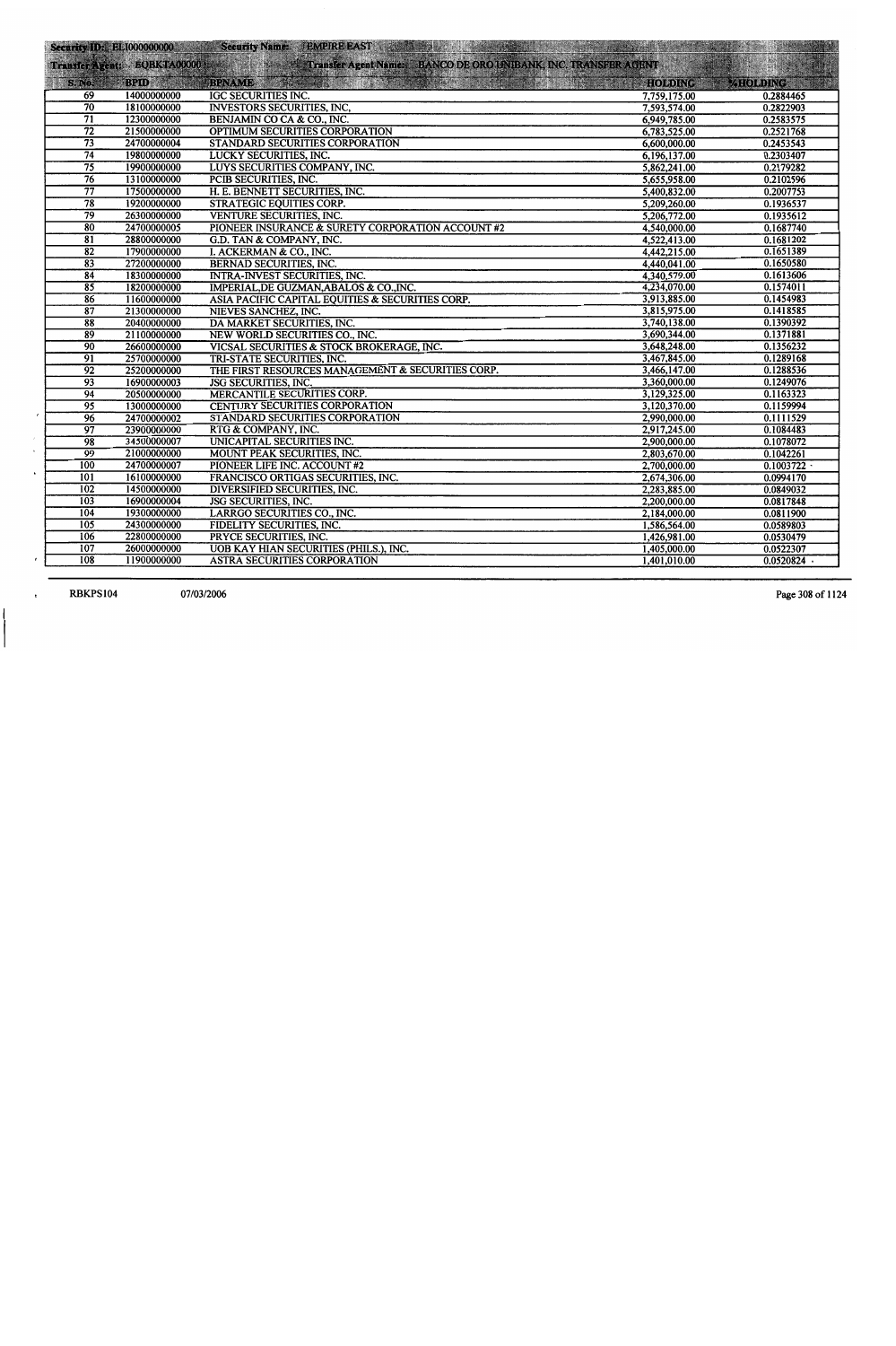|                  |                                   | Security IDS: BE1000000000 Security Name: BMPIRE EAST Security Name: | and the state of the state of the state of the state of the state of the state of the state of the state of th |                        |
|------------------|-----------------------------------|----------------------------------------------------------------------|----------------------------------------------------------------------------------------------------------------|------------------------|
|                  |                                   | Transfer Agent: EQBKTA01900                                          |                                                                                                                |                        |
|                  |                                   |                                                                      |                                                                                                                |                        |
| $\approx$ SeNot  |                                   | <b>MARINE STATE</b><br>BRIDGE BRAMES AND MALL                        |                                                                                                                | HOLDING BURGHOLDING    |
| 109              | 22300000000                       | PLATINUM SECURITIES, INC.                                            | 1,359,172.00                                                                                                   | 0.0505271              |
| $\overline{110}$ | 18800000000                       | J.M. BARCELON & CO., INC.                                            | 1,238,875.00                                                                                                   | 0.0460550              |
| $\overline{111}$ | 16200000000                       | F. YAP SECURITIES, INC.                                              | 1,205,689.00                                                                                                   | 0.0448214              |
| $\overline{112}$ | 23100000000                       | R & L INVESTMENTS, INC.                                              | 1,185,601.00                                                                                                   | 0.0440746<br>0.0427511 |
| $\overline{113}$ | 20900000008                       | DEUTSCHE REGIS PARTNERS, INC.                                        | 1,150,000.00                                                                                                   |                        |
| 114              | 15700000000                       | FIRST ORIENT SECURITIES, INC.                                        | 1,113,184.00                                                                                                   | 0.0413825<br>0.0371749 |
| $\overline{115}$ | 14200000003                       | <b>DBP-DAIWA SECURITIES (PHILS.), INC.</b>                           | 1,000,000.00<br>996,056.00                                                                                     | 0.0370283              |
| 116              | 12500000000                       | <b>JAKA SECURITIES CORP.</b>                                         | 930,290.00                                                                                                     | 0.0345834              |
| $\overline{117}$ | <b>RCBC1000000</b>                | <b>RCBC TRUST &amp; INVESTMENT DIVISION</b>                          |                                                                                                                | 0.0281185              |
| 118              | 27300000000                       | <b>WONG SECURITIES CORPORATION</b>                                   | 756,385.00                                                                                                     | 0.0234316              |
| 119              | 12800000000                       | CAMPOS, LANUZA & COMPANY, INC.                                       | 630,308.00                                                                                                     | 0.0213756              |
| 120              | 32300000005                       | <b>CLSA PHILIPPINES, INC.</b>                                        | 575,000.00                                                                                                     | 0.0207757              |
| $\overline{121}$ | 19700000000                       | LOPEZ, LOCSIN, LEDESMA & CO., INC.                                   | 558,865.00                                                                                                     | 0.0207651              |
| $\overline{122}$ | 23200000000                       | <b>ALAKOR SECURITIES CORPORATION</b>                                 | 558,578.00                                                                                                     | 0.0196229              |
| $\overline{123}$ | 23700000000                       | AAA SOUTHEAST EQUITIES, INCORPORATED                                 | 527,853.00                                                                                                     | 0.0191869              |
| $\overline{124}$ | 14200000000                       | DBP-DAIWA CAPITAL MARKETS PHILPPINES, INC.                           | 516,125.00                                                                                                     | 0.0185874              |
| $\overline{125}$ | 24700000003                       | STANDARD SECURITIES CORPORATION                                      | 500,000.00<br>498,088.00                                                                                       | 0.0185164              |
| 126              | 23000000001                       | <b>QUALITY INVESTMENTS &amp; SECURITIES CORPORATION</b>              | 493,395.00                                                                                                     | 0.0183419              |
| 127<br>128       | 10400000000                       | A. T. DE CASTRO SECURITIES CORP.                                     | 441,327.00                                                                                                     | 0.0164063              |
| 129              | 22900000000<br>18700000000        | PUBLIC SECURITIES CORPORATION<br>ASIAN CAPITAL EQUITIES, INC.        | 438,063.00                                                                                                     | 0.0162849              |
| 130              |                                   | <b>BANCO DE ORO - TRUST BANKING GROUP</b>                            | 429,585.00                                                                                                     | 0.0159698              |
| $\overline{131}$ | <b>BCDO2000000</b><br>38800000000 | ARMSTRONG SECURITIES, INC.                                           | 395,632.00                                                                                                     | 0.0147076              |
| 132              | 26100000000                       | <b>E.SECURITIES, INC.</b>                                            | 378,412.00                                                                                                     | 0.0140674              |
| 133              | 24900000000                       | <b>SUPREME STOCKBROKERS, INC</b>                                     | 329,020.00                                                                                                     | 0.0122313              |
| $\overline{134}$ | 32300000003                       | <b>CLSA PHILIPPINES, INC.</b>                                        | 318,240.00                                                                                                     | 0.0118305              |
| 135              | 34500000003                       | UNICAPITAL SECURITIES INC.                                           | 313,490.00                                                                                                     | 0.0116540              |
| 136              | <b>SCTD1000000</b>                | <b>MBTC - TRUST BANKING GROUP</b>                                    | 243,013.00                                                                                                     | 0.0090340              |
| $\overline{137}$ | <b>PSMC1000000</b>                | SAN MIGUEL CORPORATION RETIREMENT PLAN                               | 222,500.00                                                                                                     | 0.0082714              |
| $\overline{138}$ | 25600000000                       | <b>TRENDLINE SECURITIES CORPORATION</b>                              | 221,402.00                                                                                                     | 0.0082306              |
| 139              | 32300000008                       | <b>CLSA PHILIPPINES, INC.</b>                                        | 195,788.00                                                                                                     | 0.0072784              |
| 140              | 10500000000                       | ALL ASIA SECURITIES MANAGEMENT CORP.                                 | 192,952.00                                                                                                     | 0.0071730              |
| 141              | 19400000000                       | LIPPO SECURITIES, INC.                                               | 141,105.00                                                                                                     | 0.0052456              |
| $\overline{142}$ | 20900000003                       | DEUTSCHE REGIS PARTNERS, INC.                                        | 140,944.00                                                                                                     | 0.0052396              |
| 143              | 11300000000                       | SARANGANI SECURITIES, INC.                                           | 122,153.00                                                                                                     | 0.0045410              |
| 144              | 25400000000                       | TRANS-ASIA SECURITIES, INC.                                          | 121,003.00                                                                                                     | 0.0044983              |
| $\overline{145}$ | <b>DEUB2000005</b>                | DEUTSCHE BANK MANILA-CLIENTS A/C                                     | 105,938.00                                                                                                     | 0.0039382              |
| 146              | 14900000000                       | EAST WEST CAPITAL CORPORATION                                        | 87,628.00                                                                                                      | 0.0032576              |
| 147              | 33800000001                       | PHILIPPINE EQUITY PARTNERS, INC.                                     | 79,020.00                                                                                                      | 0.0029376              |
| 148              | <b>DEUB2000003</b>                | DEUTSCHE BANK MANILA-CLIENTS A/C                                     | 76,514.00                                                                                                      | 0.0028444              |
|                  |                                   |                                                                      |                                                                                                                |                        |

**RBKPS104** 07/03/2006

 $\sqrt{ }$ 

٠.

 $\mathbf{r}$ 

 $\epsilon$ 

 $\,$ 

Page 309 of 1124